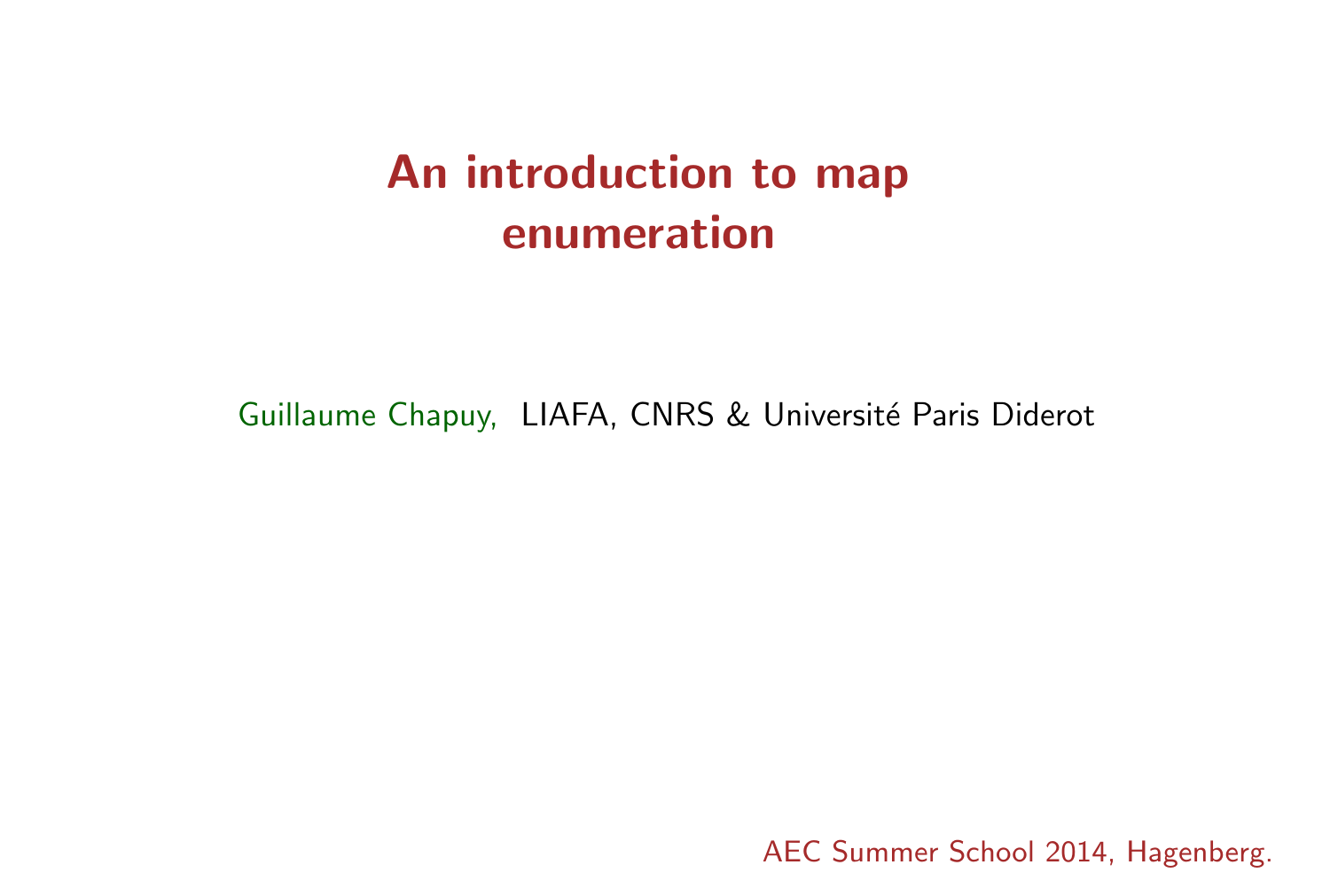A map is a graph embedded in a surface:



Maps appear (almost?) everywhere in mathematics. Map enumeration alone is an enormous area.

At least three reasons to be interested in it:

- because you would like to start working seriously on the subject.
- because map enumeration contains powerful tools that can be useful to other parts of combinatorics (functional equations, bijective tricks, algebraic tools...).

- because it is likely that your favorite subject is linked to map enumeration in at least some special case: looking at where this problem appears in the world of maps is a very good source of new questions.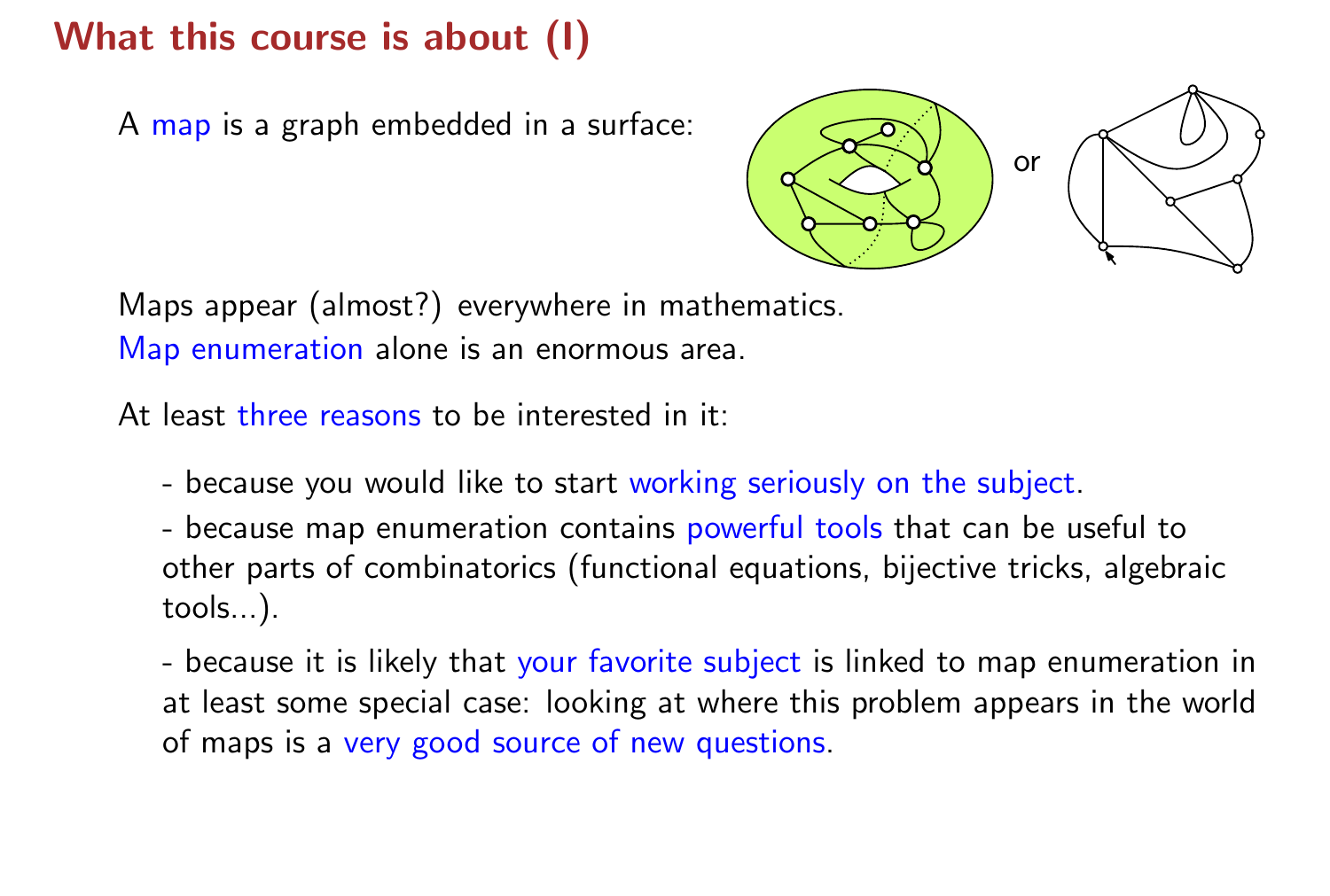

Topics not covered: - link with algebraic geometry matrix integrals string theory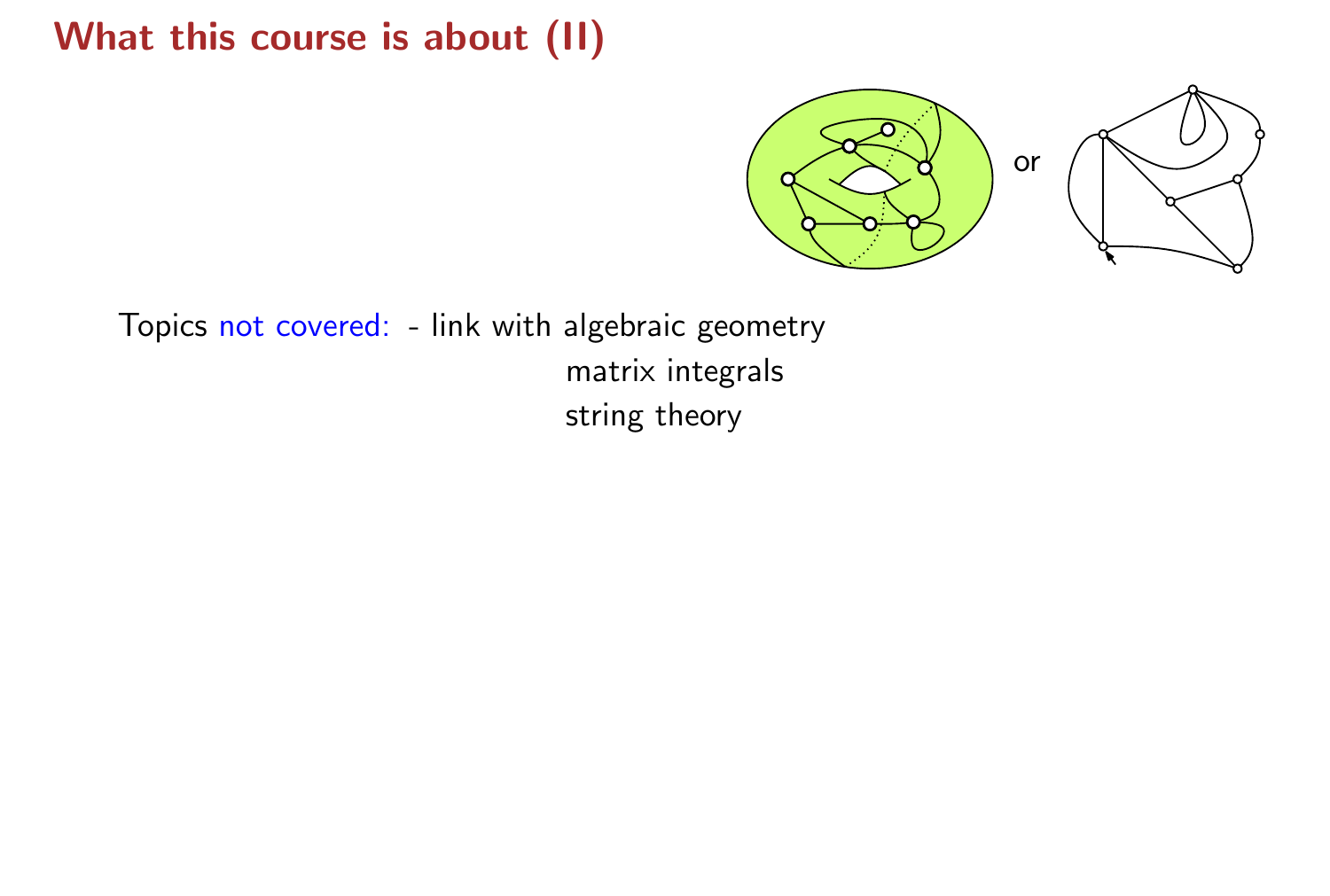

Topics not covered: - link with algebraic geometry matrix integrals string theory

- random maps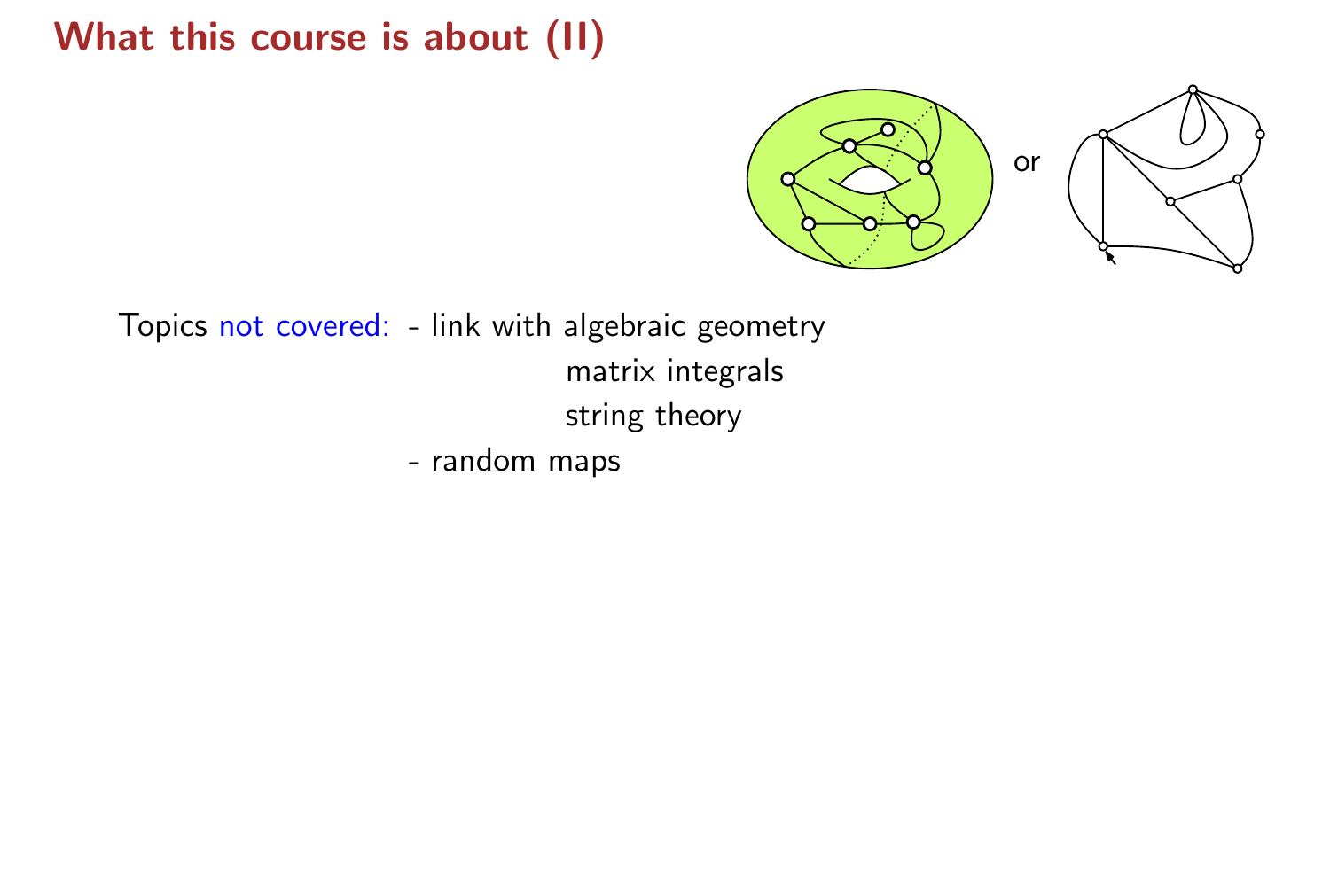

Topics not covered: - link with algebraic geometry matrix integrals string theory SEE THE BOOK BY LANDO-ZVONKIN - random maps SEE E.G. SURVEY BY

MIERMONT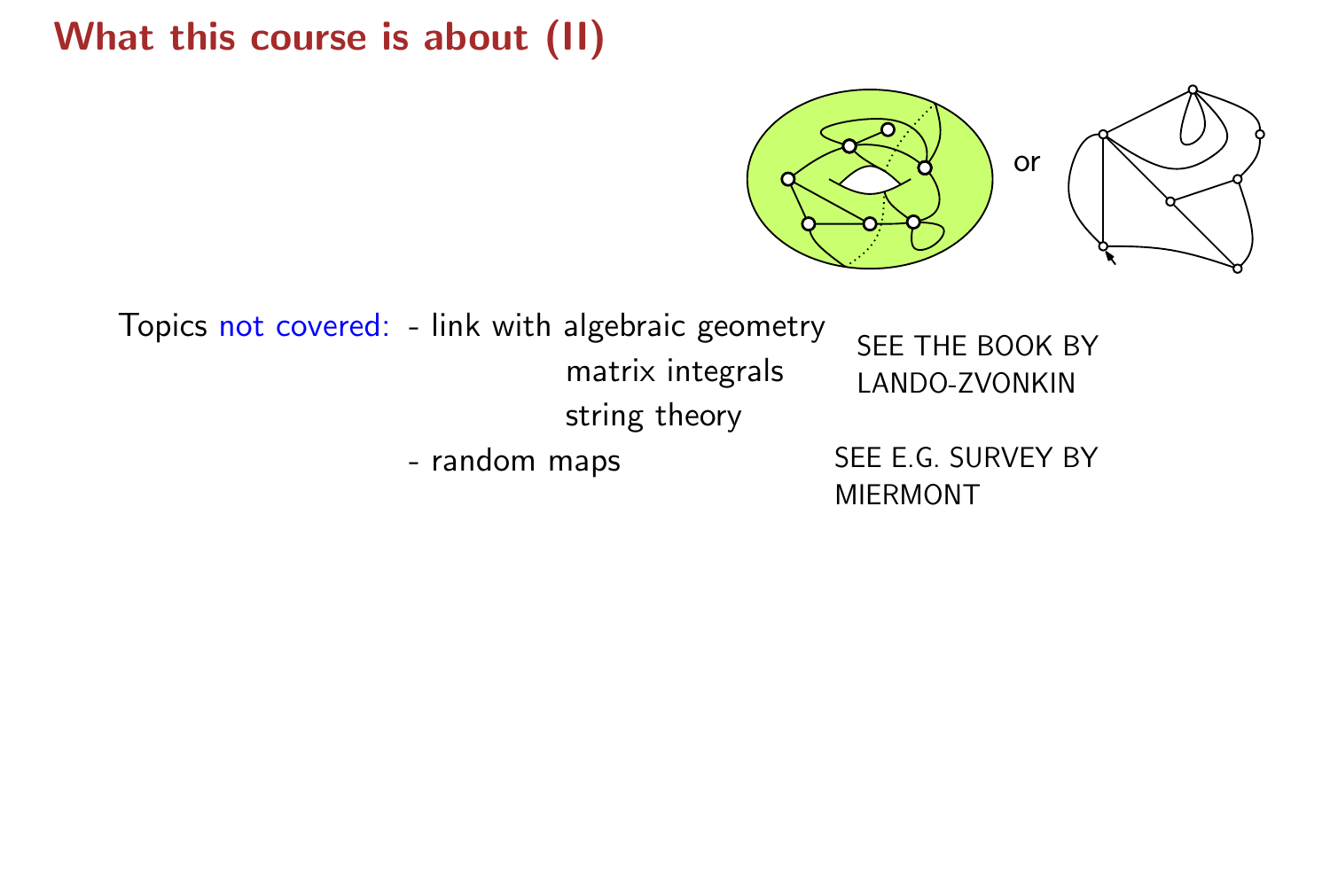

Topics not covered: - link with algebraic geometry matrix integrals string theory SEE THE BOOK BY LANDO-ZVONKIN

- random maps SEE E.G. SURVEY BY MIERMONT

Topics covered: I – Maps

- II Tutte equation, counting planar maps
- III Tutte equation, counting maps on general surfaces
- IV Bijective counting of maps

The exercises contain entry points to other subjects (one-face maps, link with the symmetric group)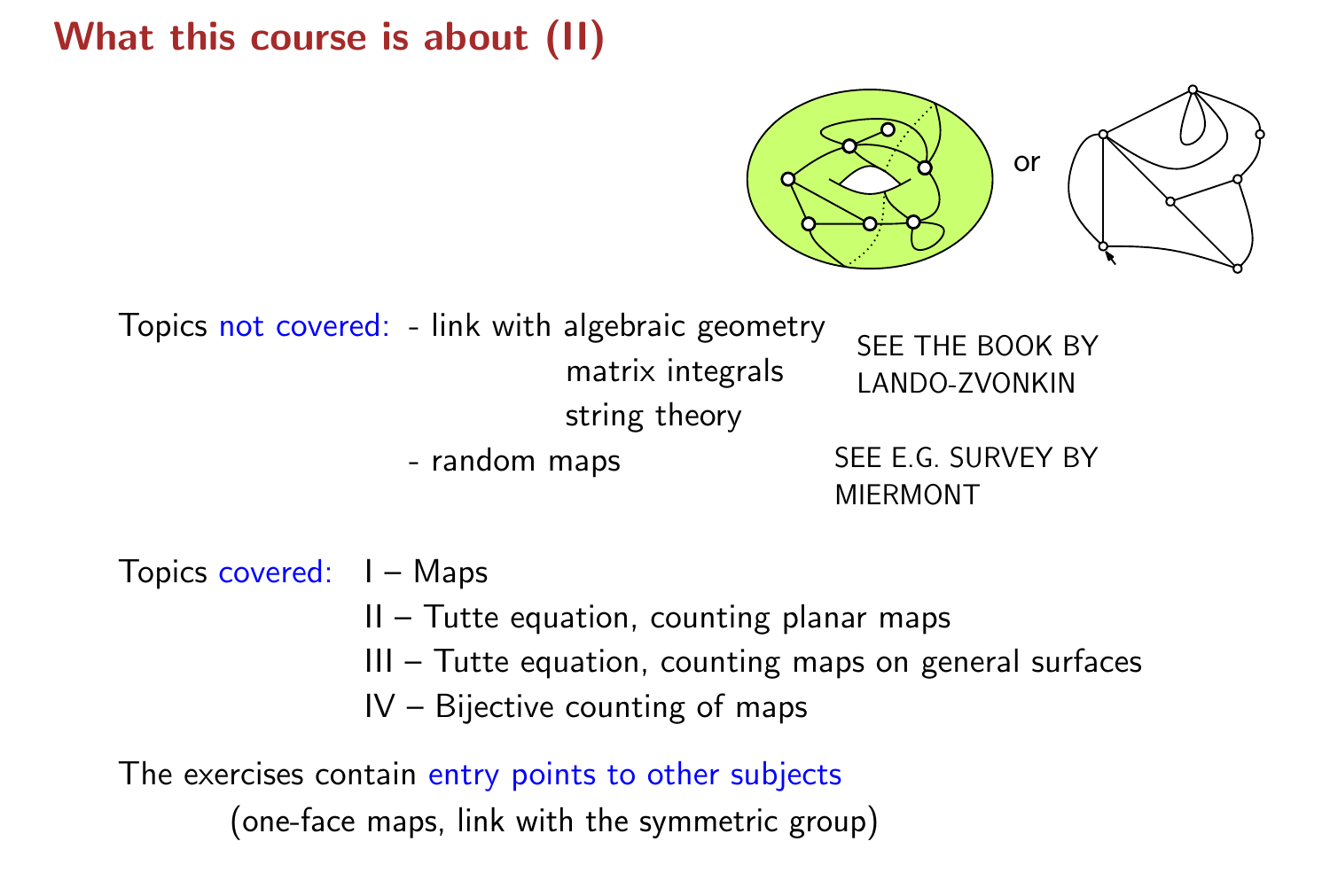Lecture I - What is a map? (the oral tradition)

AEC Summer School 2014, Hagenberg.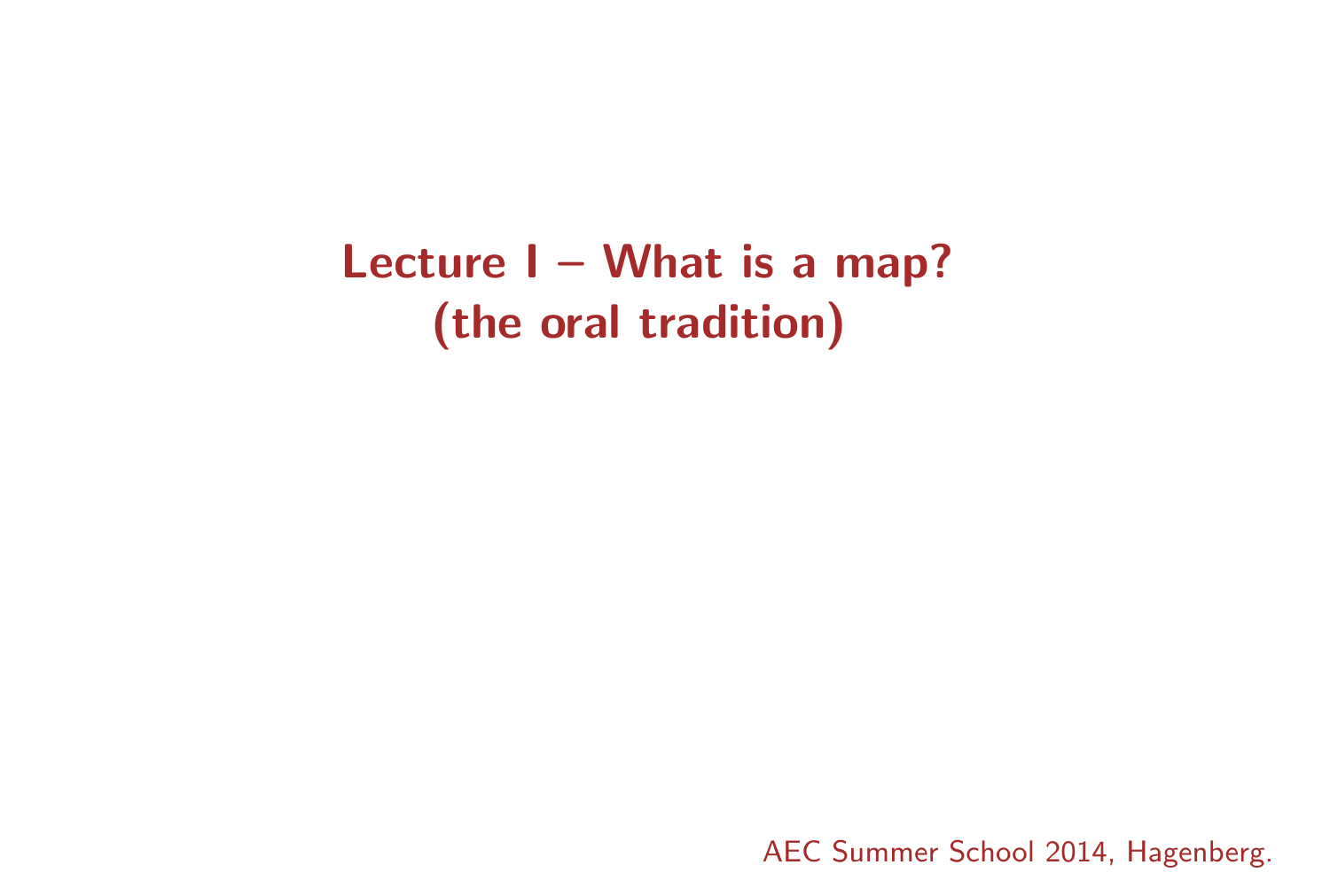A map is a graph drawn on a surface.

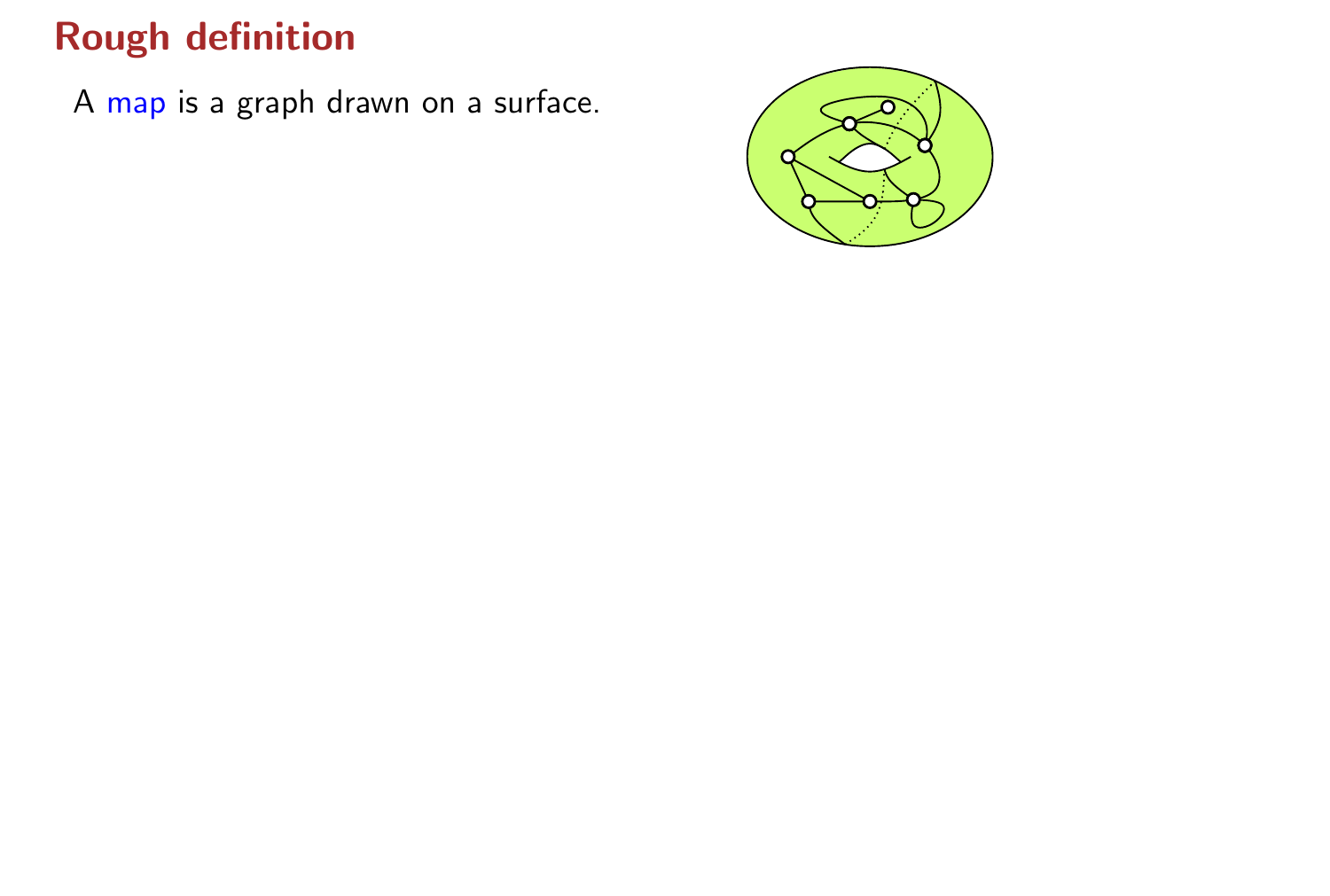

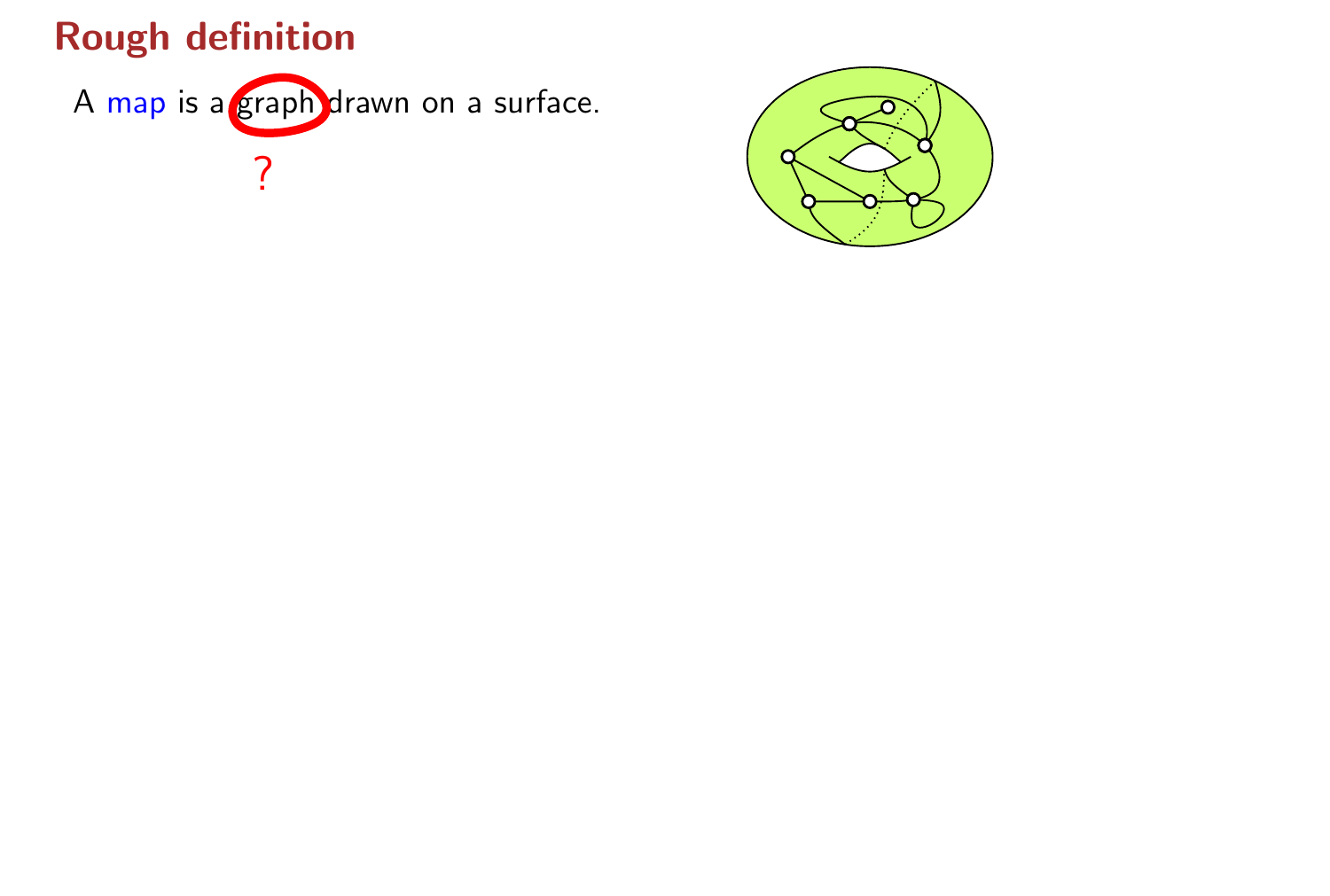

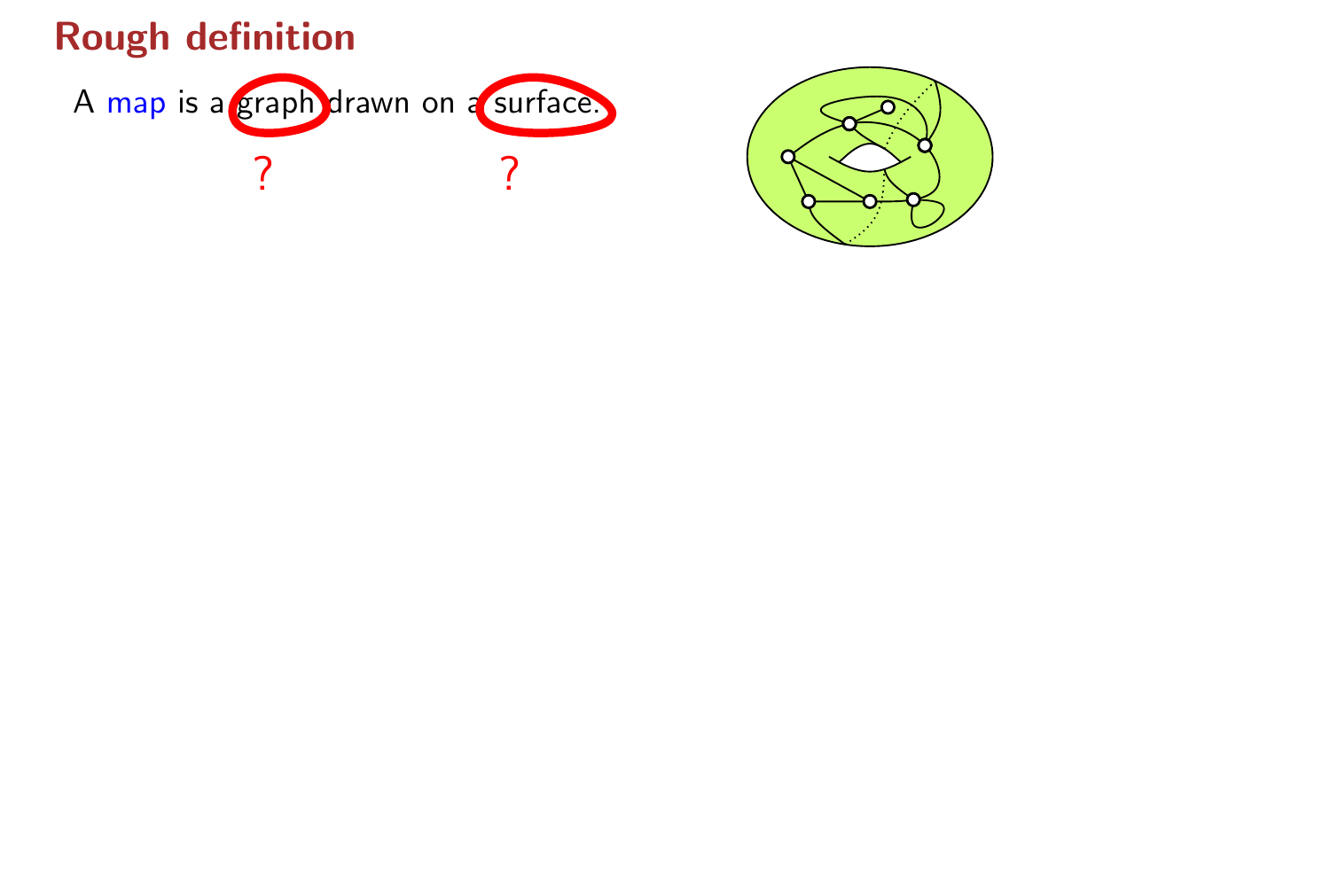

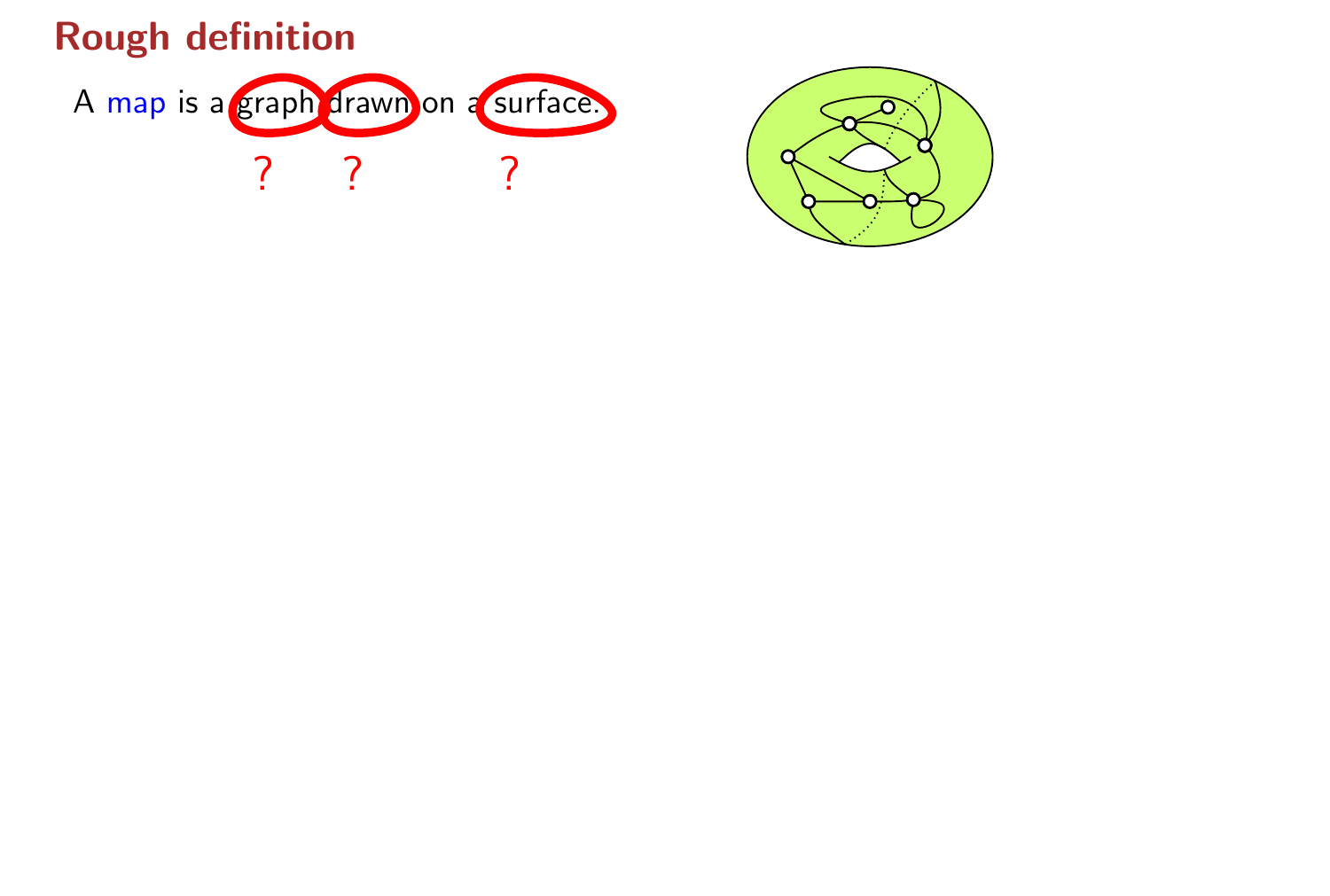

A surface is a connected, compact, oriented, 2-manifold considered up to oriented homeomorphism.

**Example:**  $\mathbb{S}_q :=$  the *g*-torus = the sphere with *g* handles attached



**Theorem of classification:** every surface is one of the  $\mathbb{S}_g$  for some  $g \geq 0$ called the genus.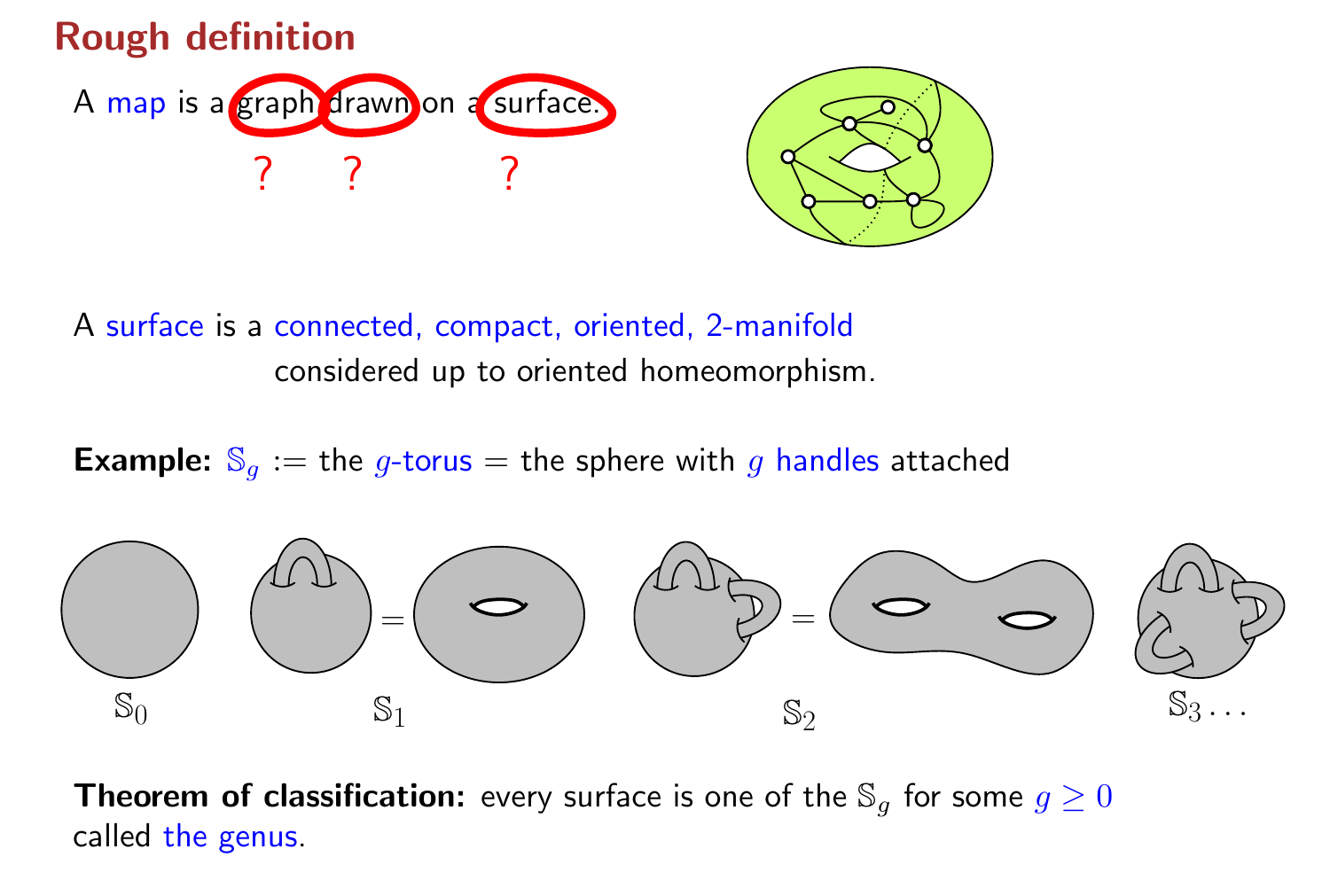

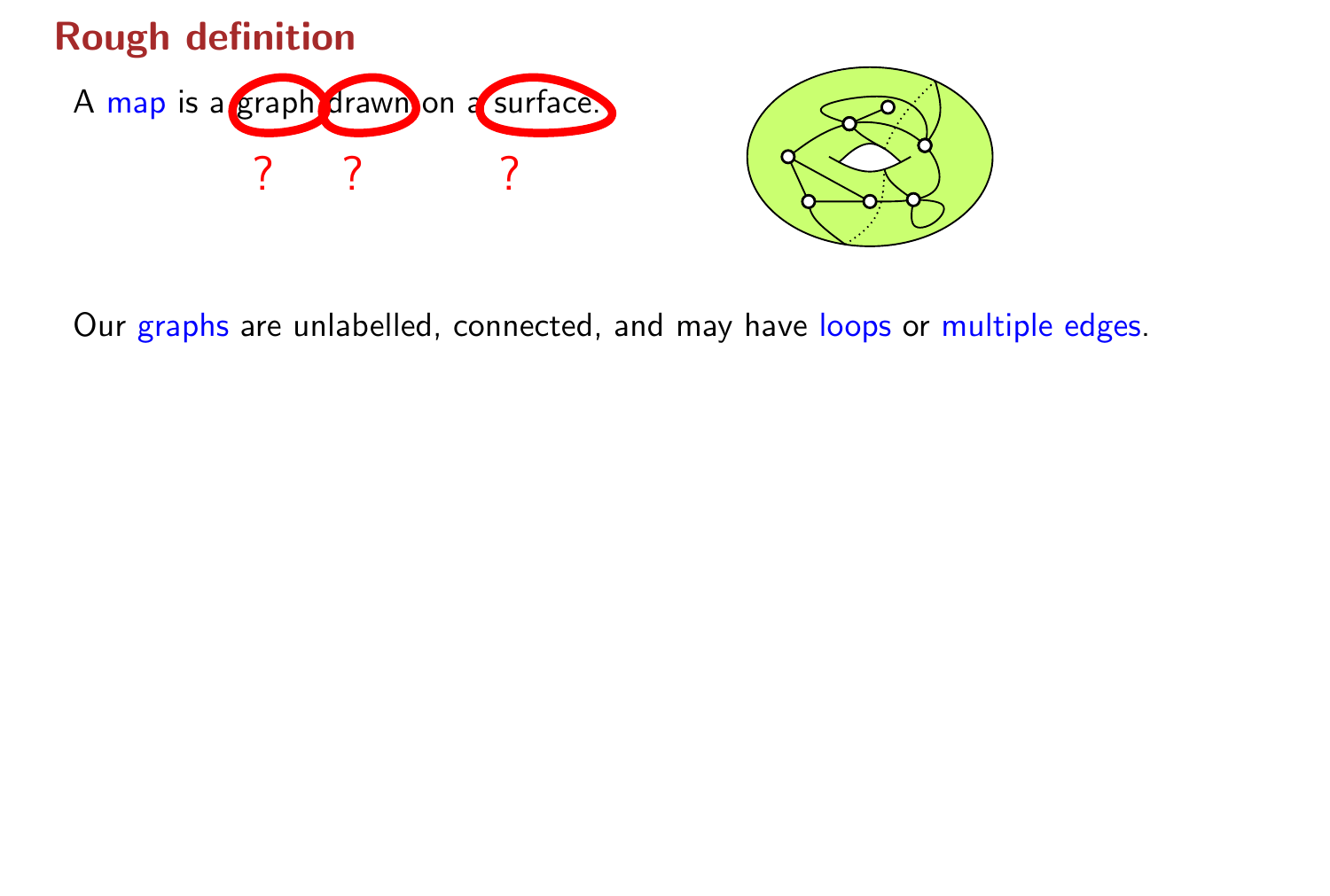



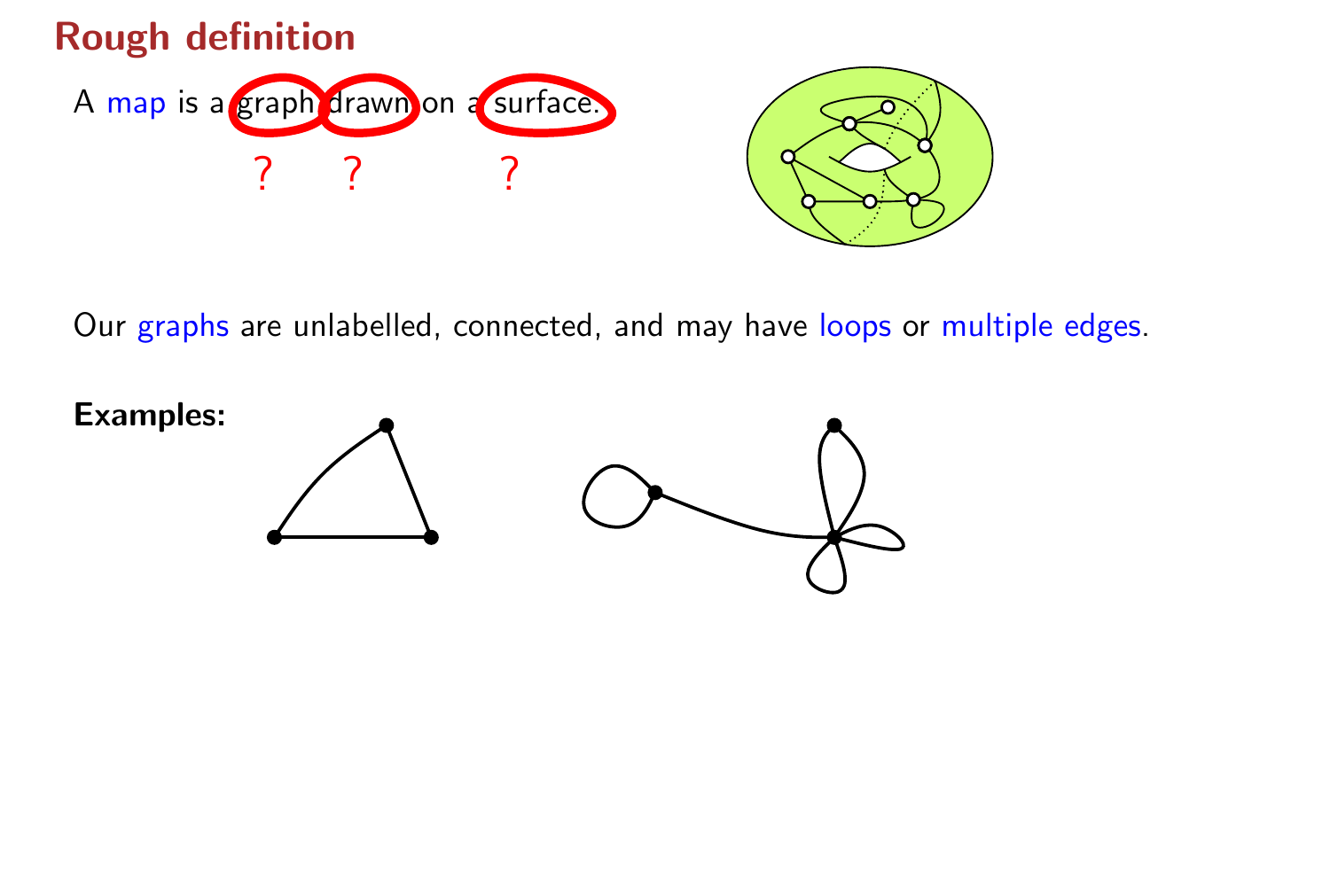





The degree of a vertex is the number of half-edges incident to it.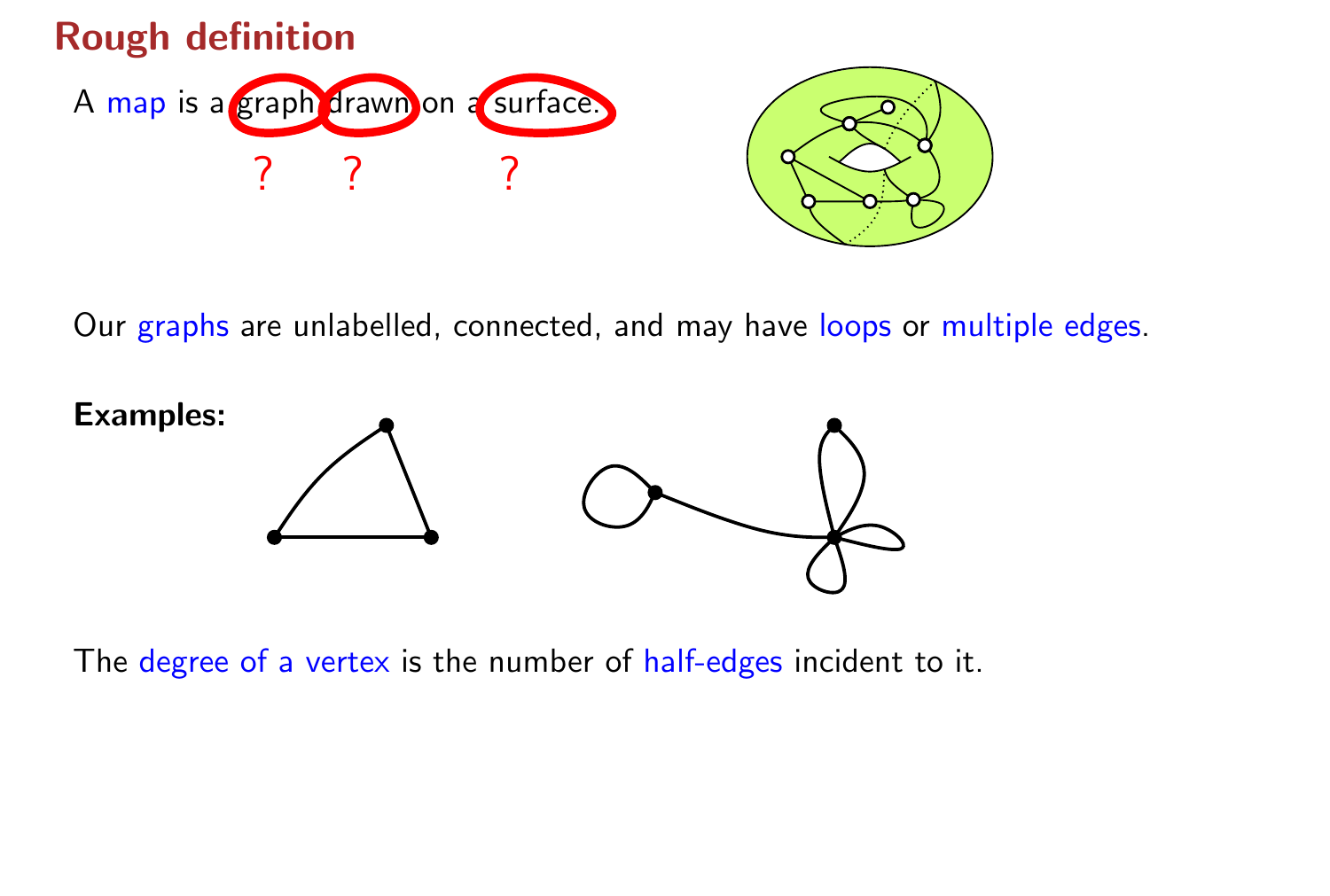





The degree of a vertex is the number of half-edges incident to it.

A proper embedding of a graph in a surface is a continuous drawing of the graph on the surface without edge-crossings.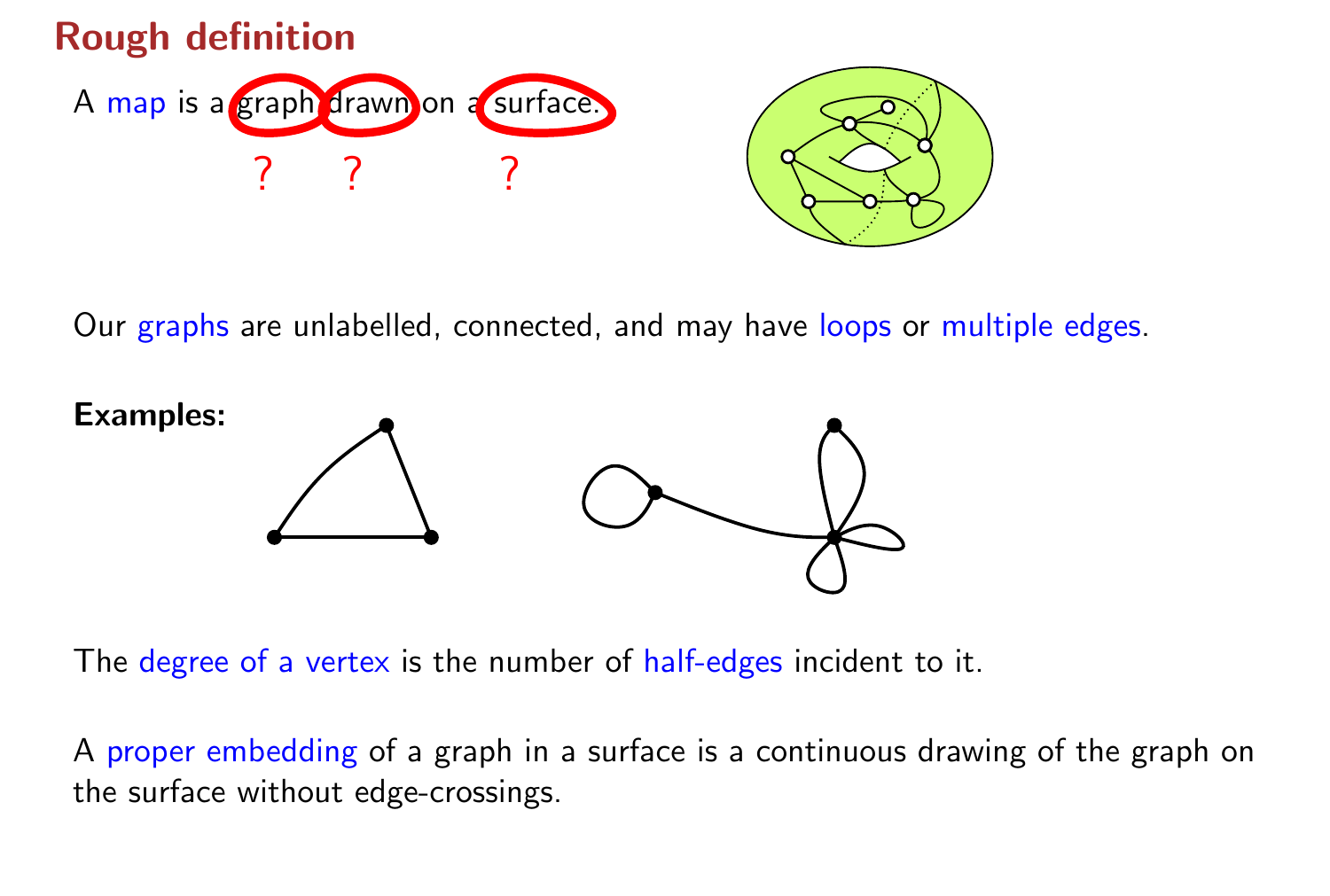A map is a proper embedding of a graph  $G$  in a surface  $S$  such the connected components of  $G \setminus S$  (called faces) are topological disks.





not a map valid map of genus 1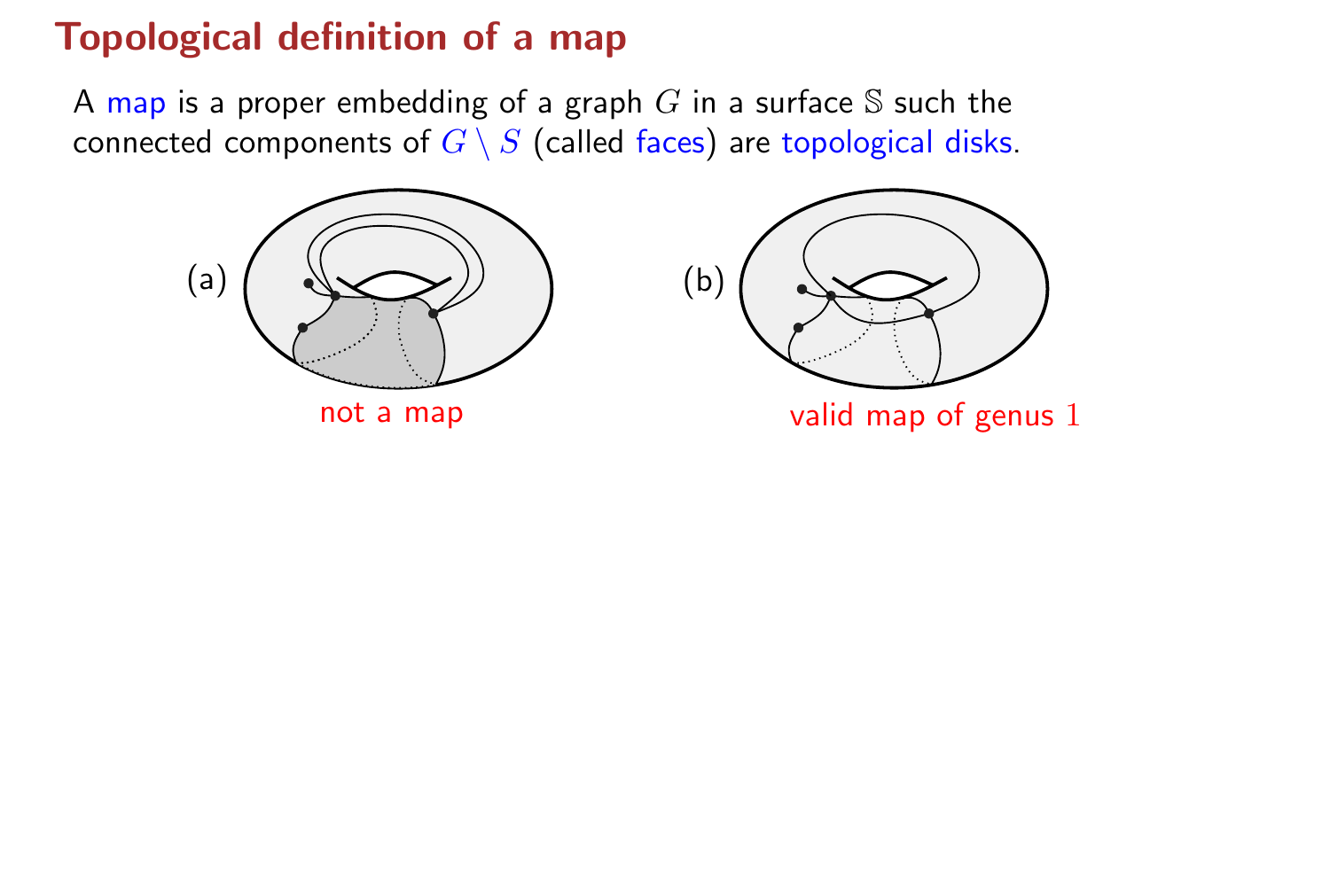A map is a proper embedding of a graph  $G$  in a surface S such the connected components of  $G \setminus S$  (called faces) are topological disks.



Maps are considered up to oriented homeomorphisms.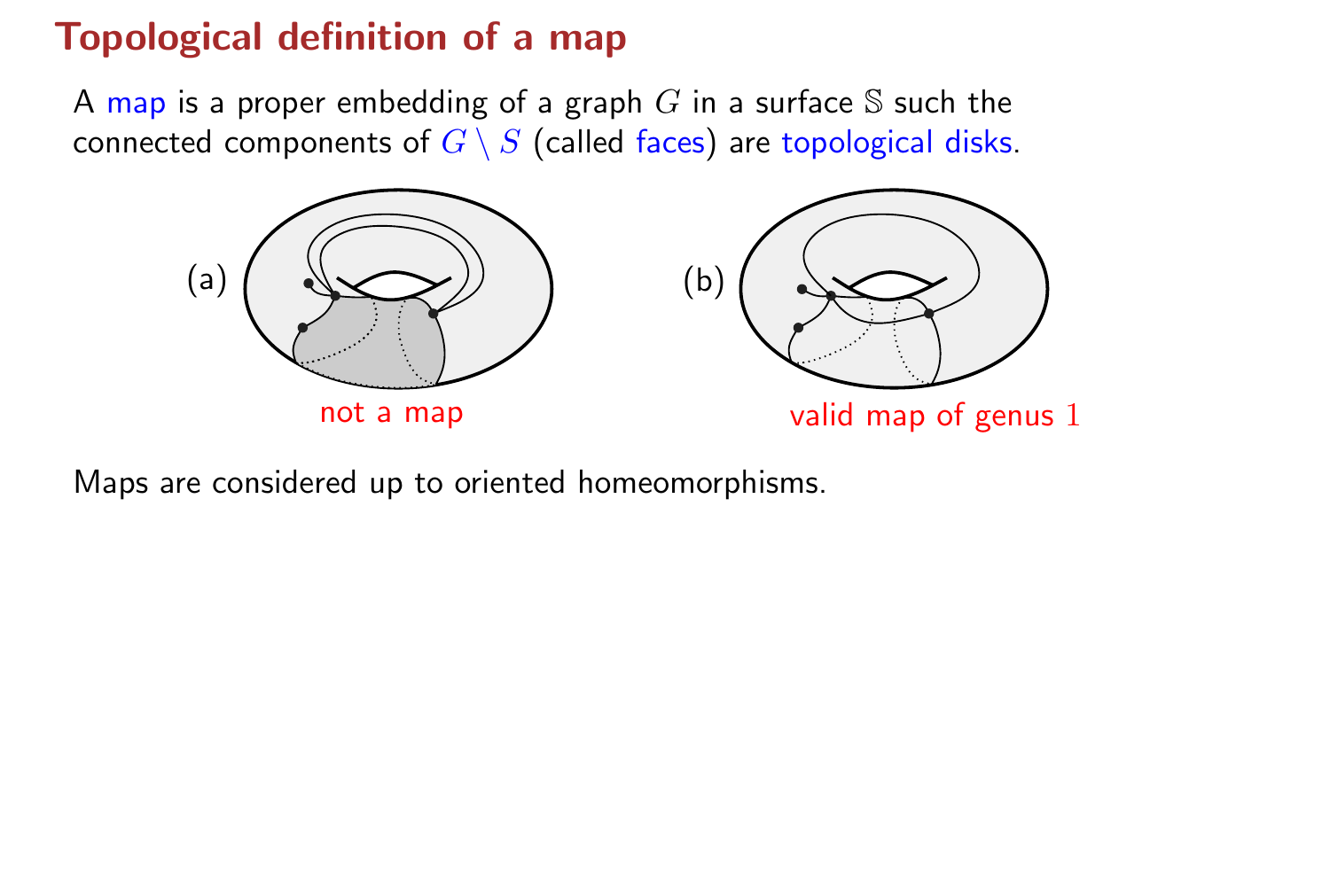A map is a proper embedding of a graph G in a surface S such the connected components of  $G \setminus S$  (called faces) are topological disks.





not a map valid map of genus 1

Maps are considered up to oriented homeomorphisms.

Important notion: a corner is an angular sector delimited by two consecutive half-edges in the neighborhood of a vertex.



There is a canonical bijection between corners and half-edges.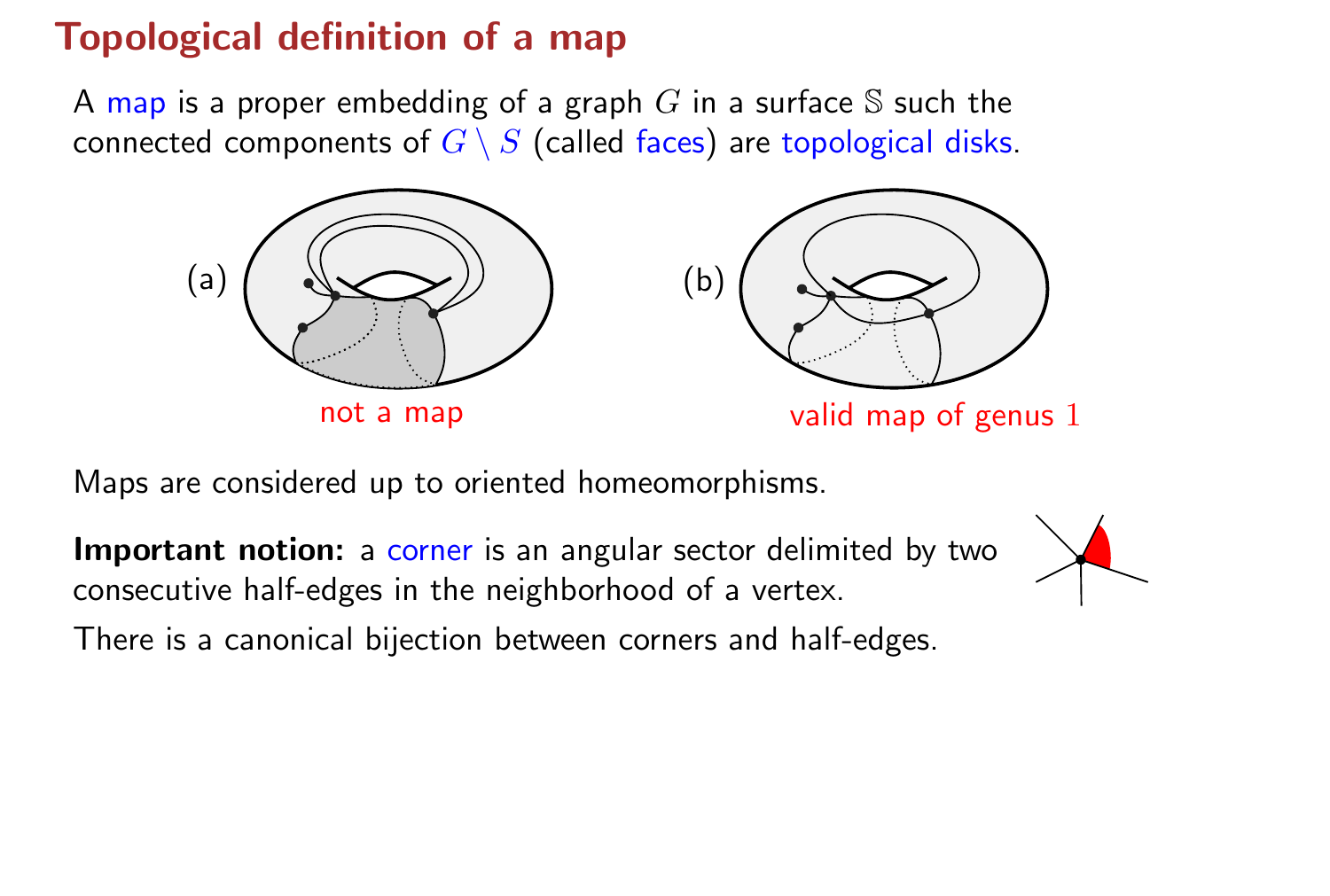A map is a proper embedding of a graph  $G$  in a surface  $S$  such the connected components of  $G \setminus S$  (called faces) are topological disks.







not a map valid map of genus 1

Maps are considered up to oriented homeomorphisms.

Important notion: a corner is an angular sector delimited by two consecutive half-edges in the neighborhood of a vertex.



There is a canonical bijection between corners and half-edges.

The degree of a vertex (or face) is the number of corners incident to it. If a map has  $n$  edges then:

 $2n=$  # corners = # half-edges =  $\sum$  face degrees =  $\sum$  vertex degrees.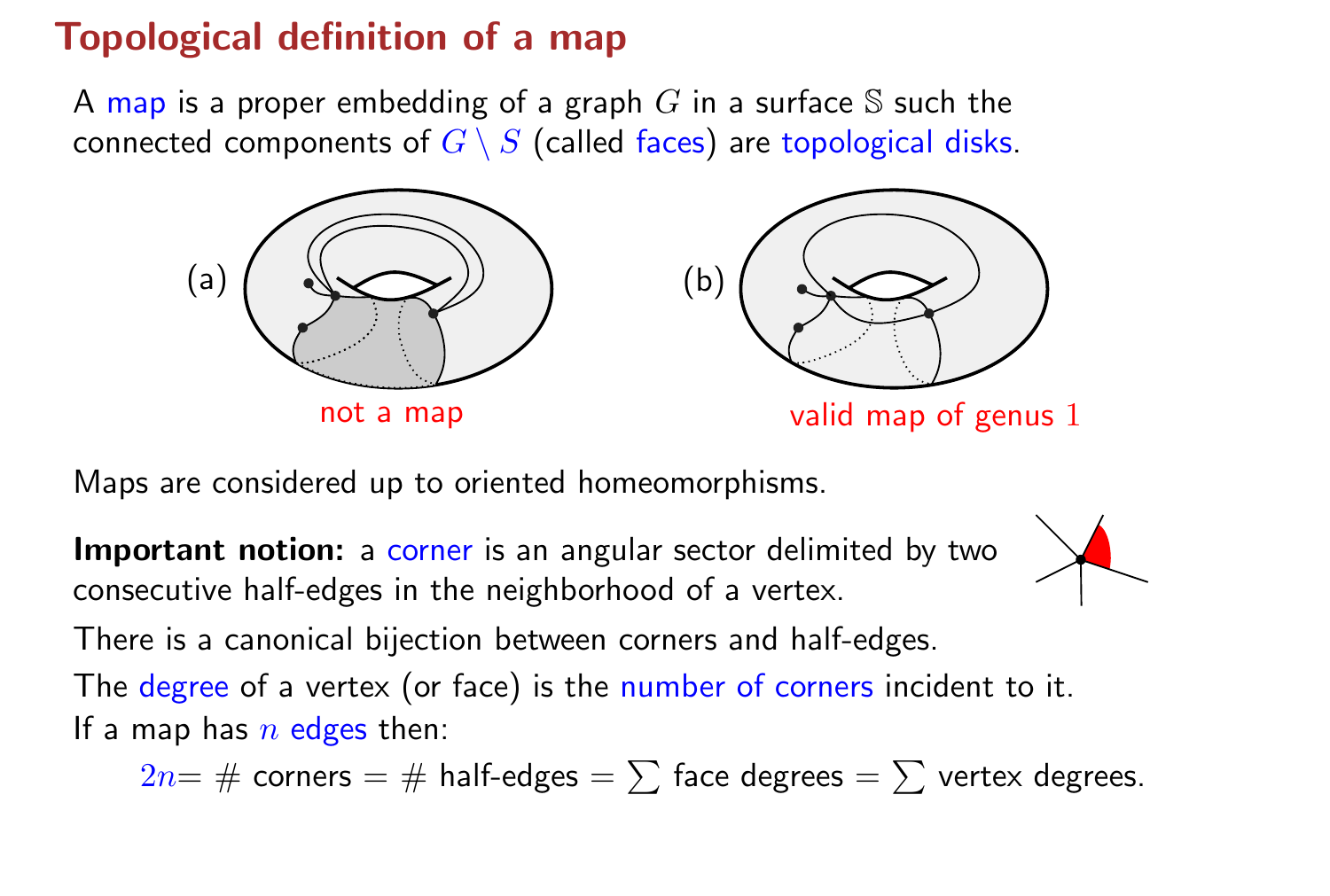A map is a proper embedding of a graph  $G$  in a surface  $S$  such the connected components of  $G \setminus S$  (called faces) are topological disks.







not a map valid map of genus 1

Maps are considered up to oriented homeomorphisms.

Important notion: a corner is an angular sector delimited by two consecutive half-edges in the neighborhood of a vertex.



There is a canonical bijection between corners and half-edges.

The degree of a vertex (or face) is the number of corners incident to it. If a map has  $n$  edges then:

 $2n=$  # corners = # half-edges =  $\sum$  face degrees =  $\sum$  vertex degrees.

A rooted map is a map with a distinguished corner (or half-edge)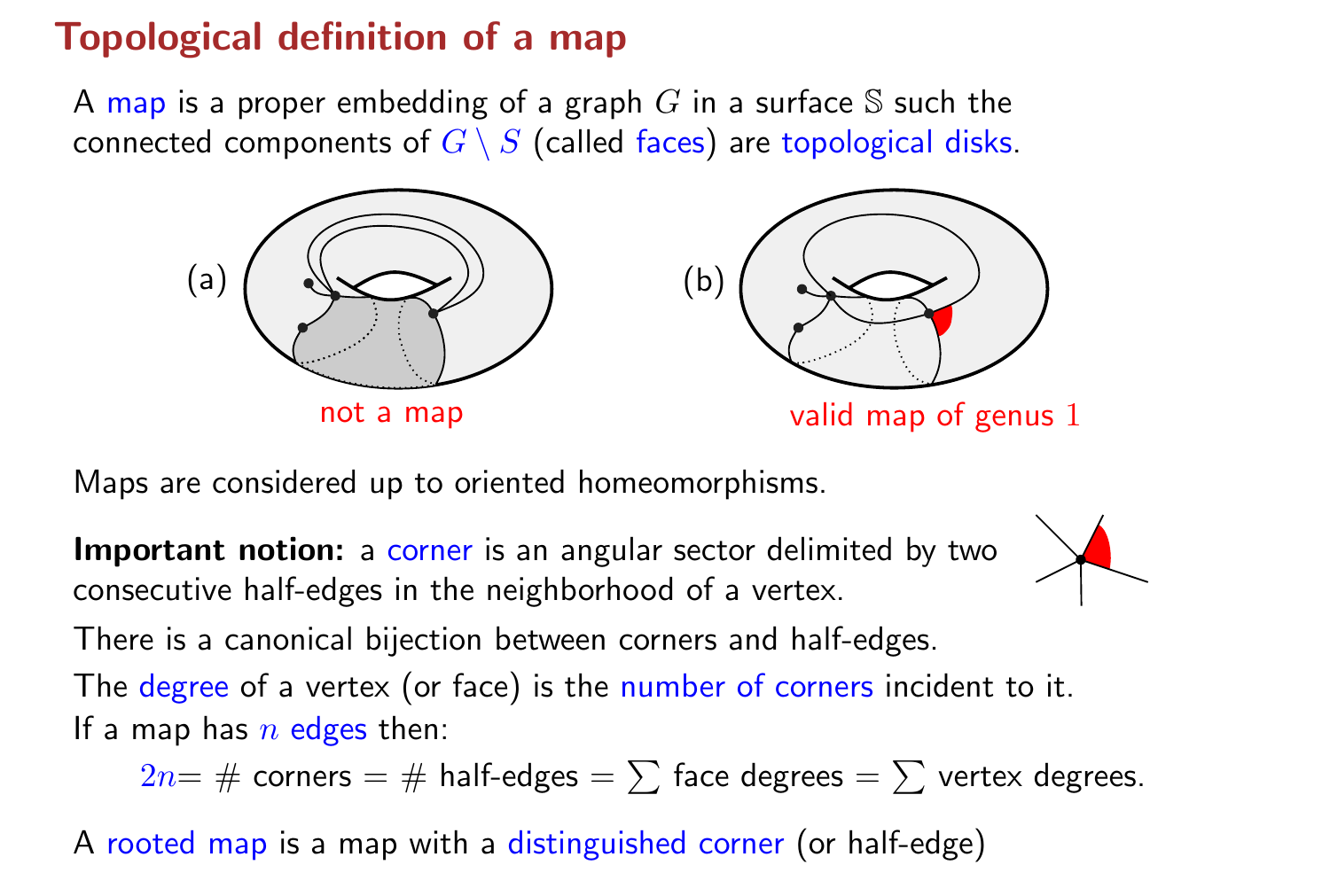#### Example I: planar maps



Convention The infinite face is taken to be the root face.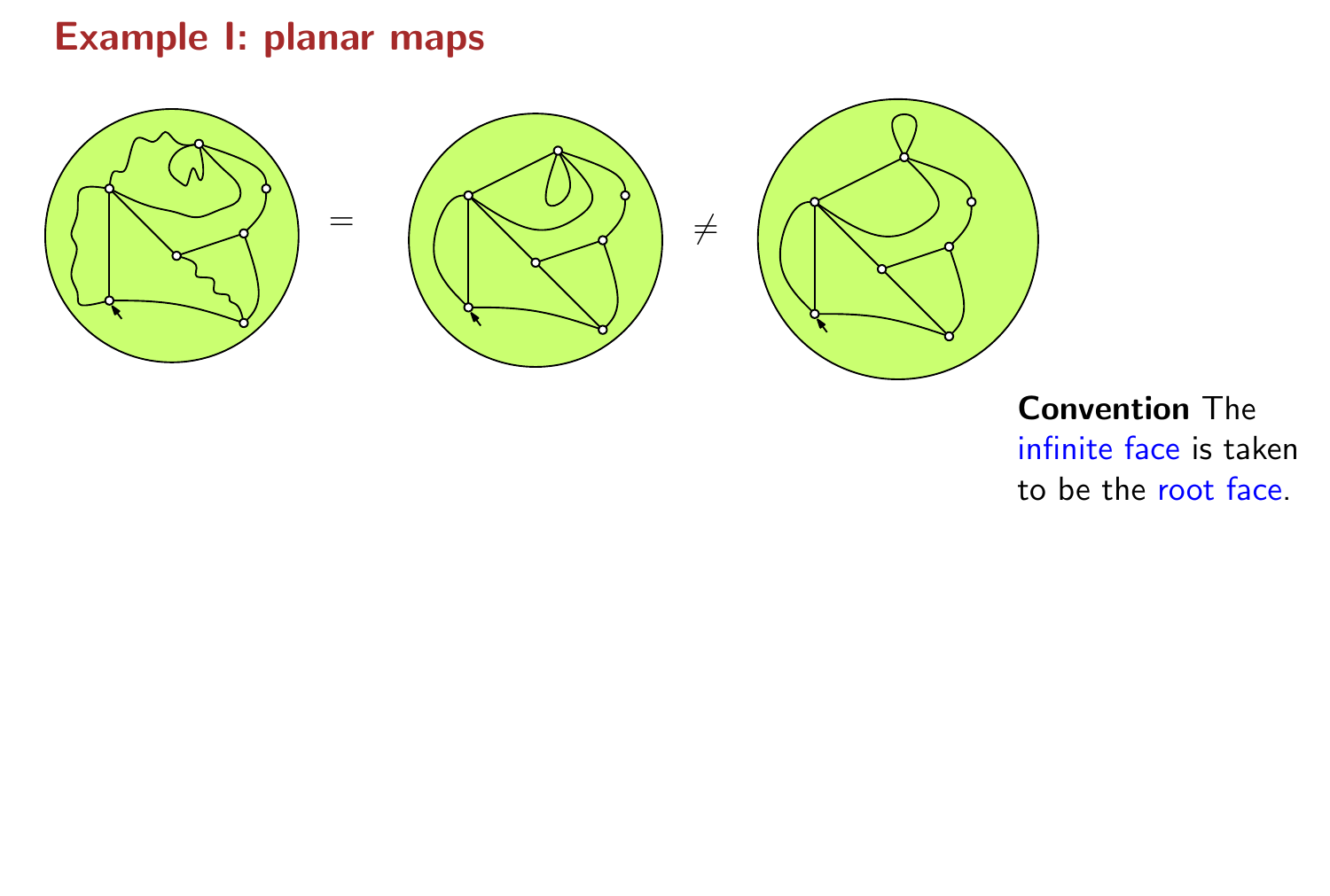### Example I: planar maps



Maps of genus  $0$  are called planar rather than spherical...

Convention The infinite face is taken to be the root face.

#### Advertisement for the next lecture:

There are 
$$
\frac{2 \cdot 3^n}{n+2} \text{Cat}(n)
$$
 rooted planar maps with *n* edges

(a nice number)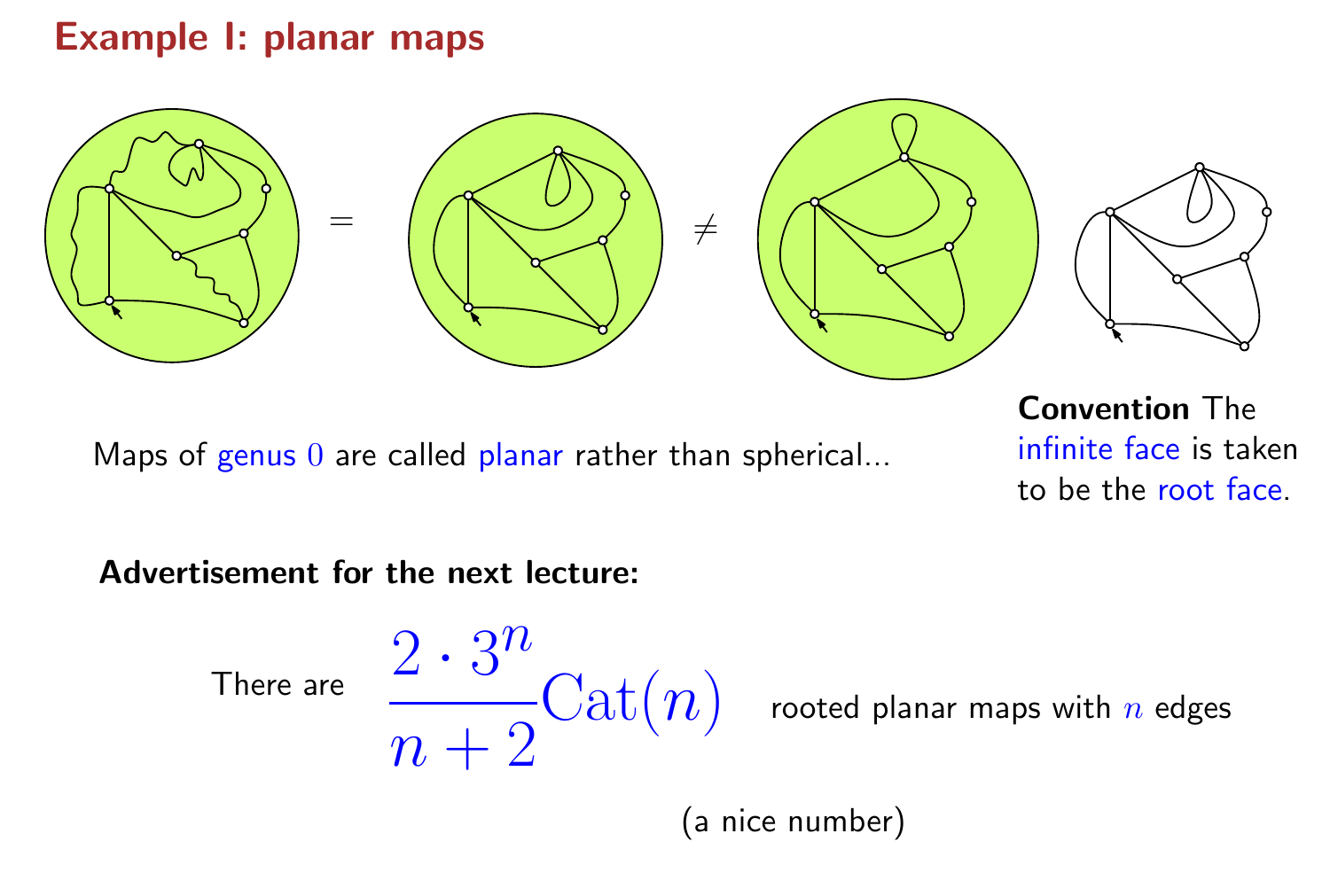An easy way to construct a map:

start with a family of polygons with  $2n$  sides in total and glue them according to your favorite matching – just be careful to obtain something connected.

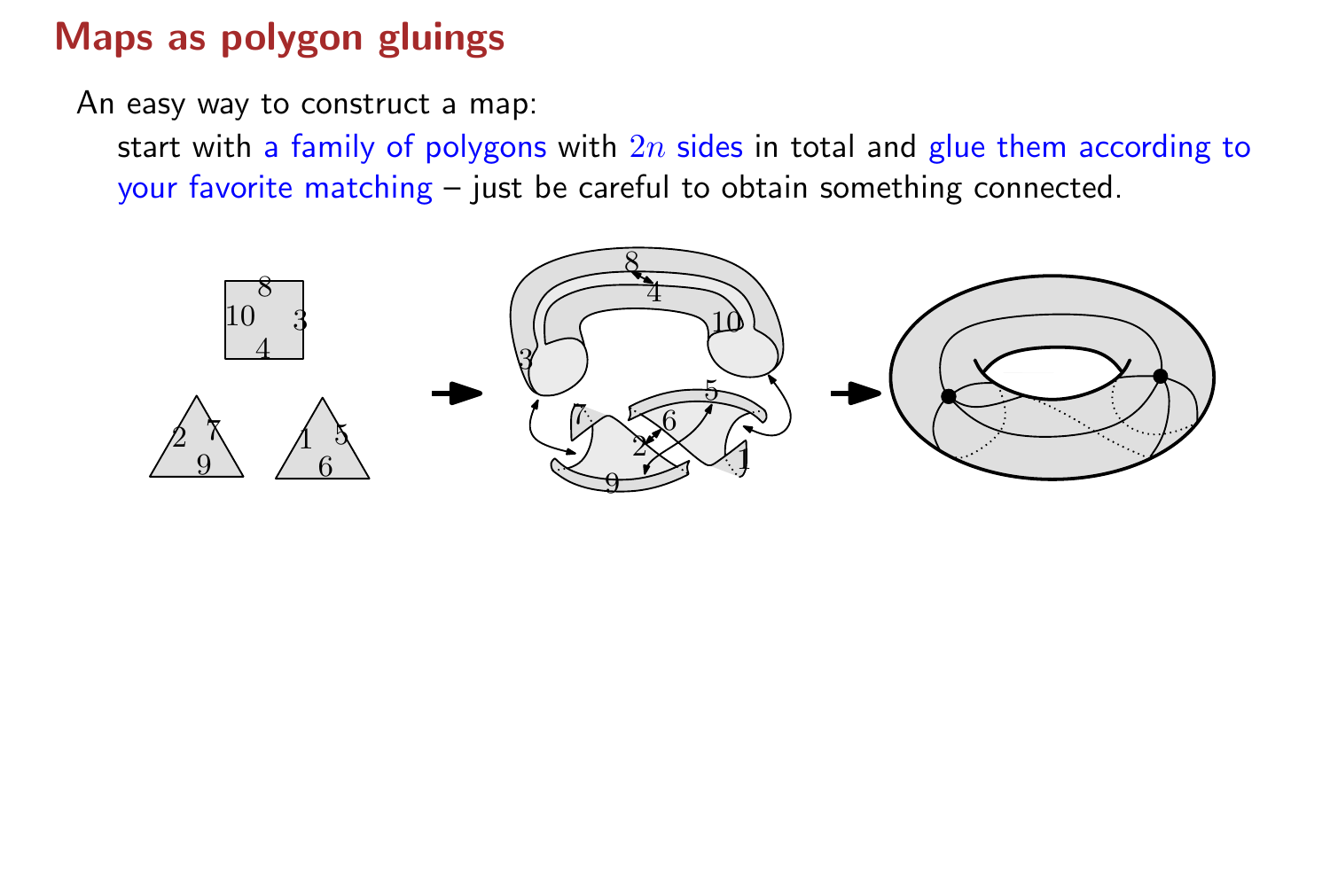An easy way to construct a map:

start with a family of polygons with  $2n$  sides in total and glue them according to your favorite matching – just be careful to obtain something connected.



Claim: provided it is connected, the object we construct is a map.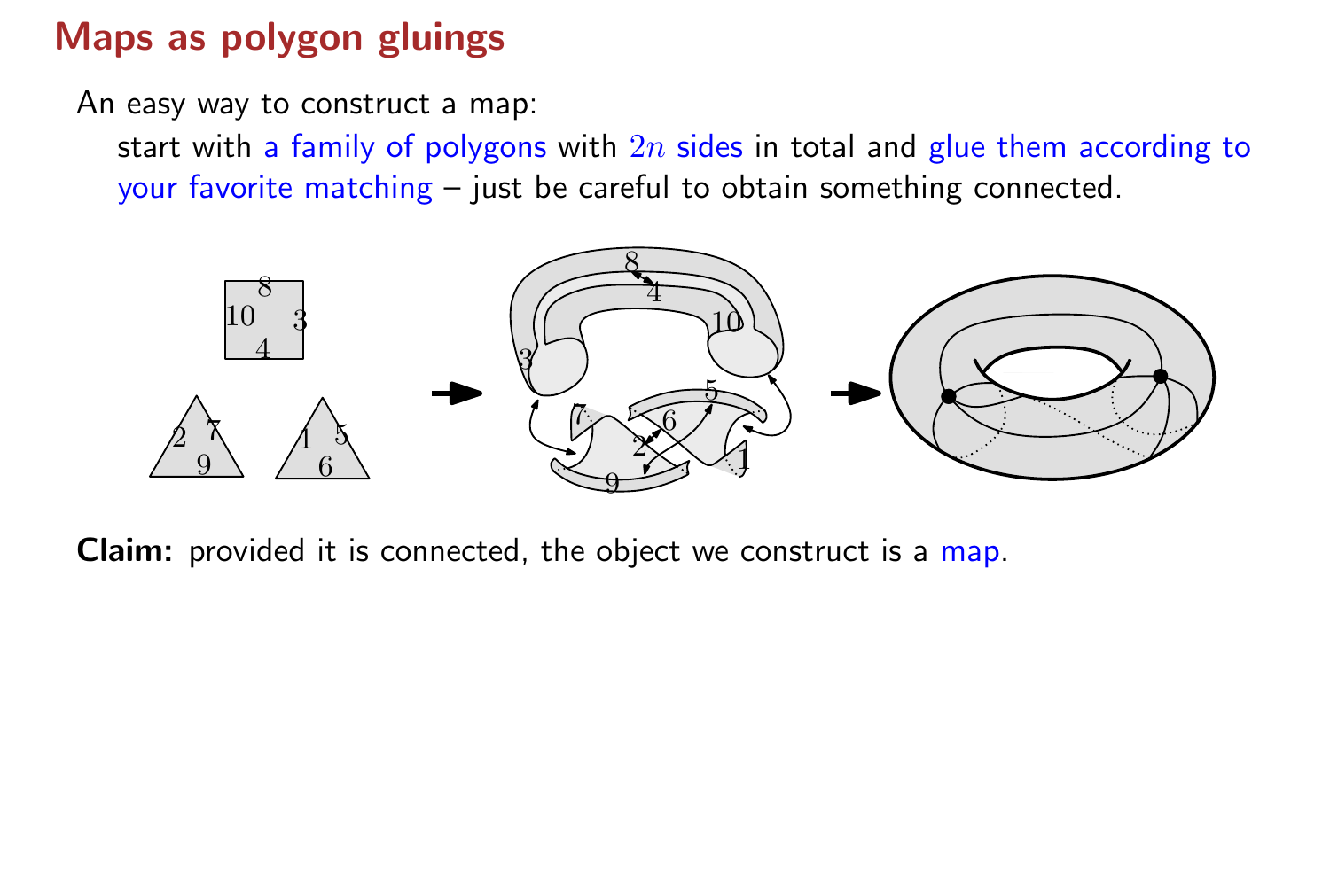An easy way to construct a map:

start with a family of polygons with  $2n$  sides in total and glue them according to your favorite matching – just be careful to obtain something connected.



Claim: provided it is connected, the object we construct is a map.

**Proof:** We clearly build a surface with a graph on it, and by construction the faces are our polygons – hence topological disks.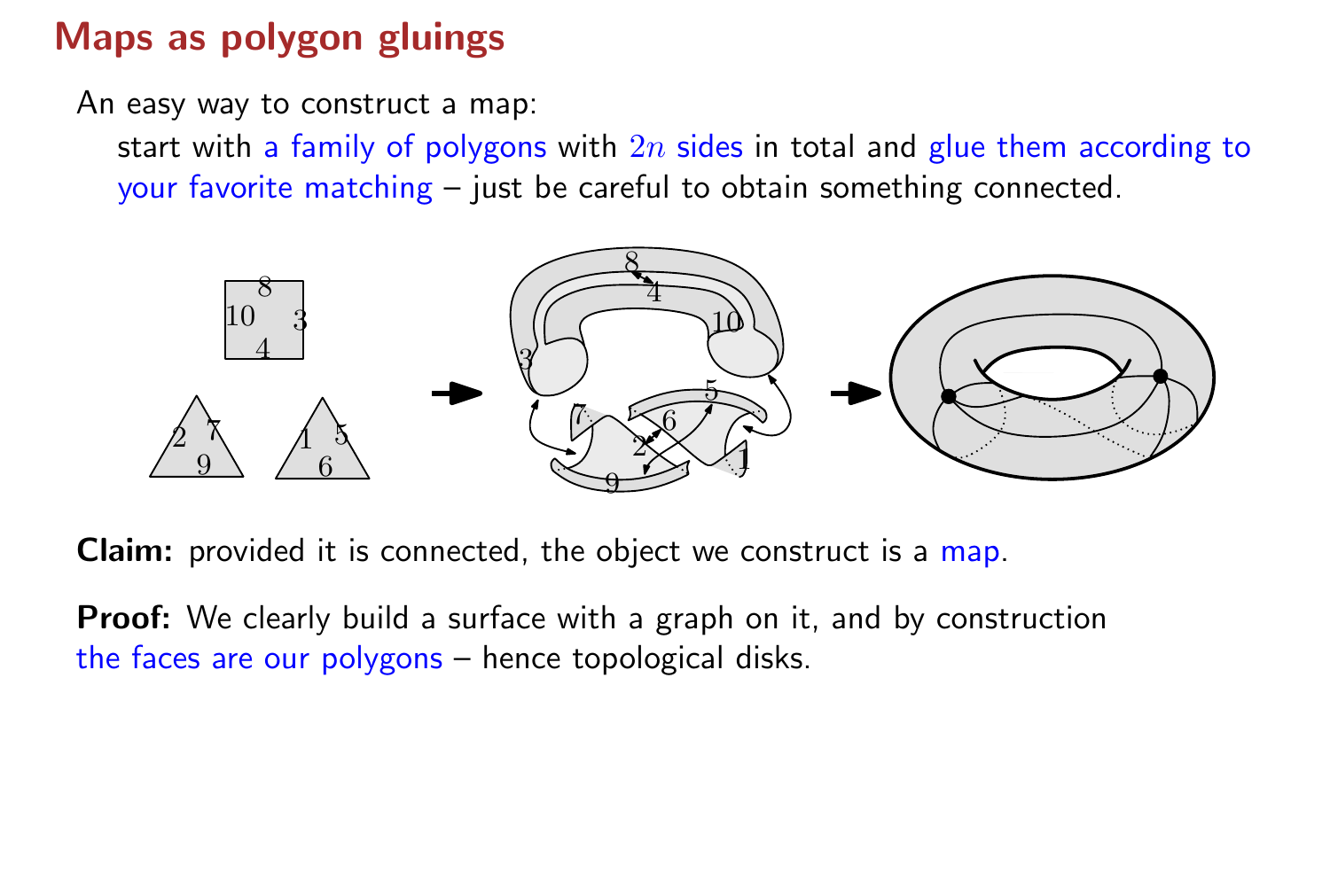An easy way to construct a map:

start with a family of polygons with  $2n$  sides in total and glue them according to your favorite matching – just be careful to obtain something connected.



Claim: provided it is connected, the object we construct is a map.

**Proof:** We clearly build a surface with a graph on it, and by construction the faces are our polygons – hence topological disks.

Proposition: any map can be obtained in this way.

**Heuristic proof:** to go from right to left, just cut the surface along the edges of the graph.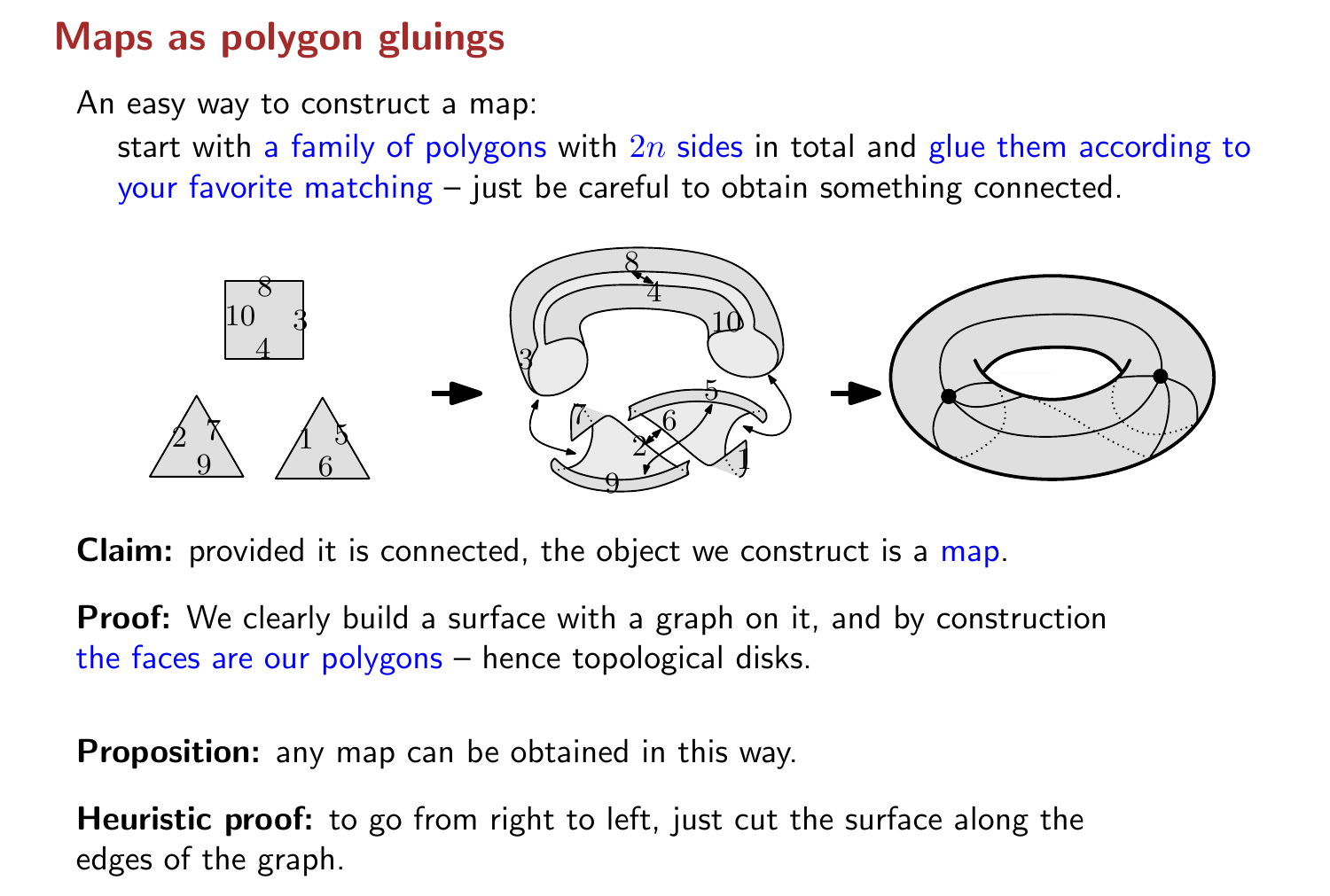A rotation system on a graph is the data of a cyclic order of the half-edges around each vertex.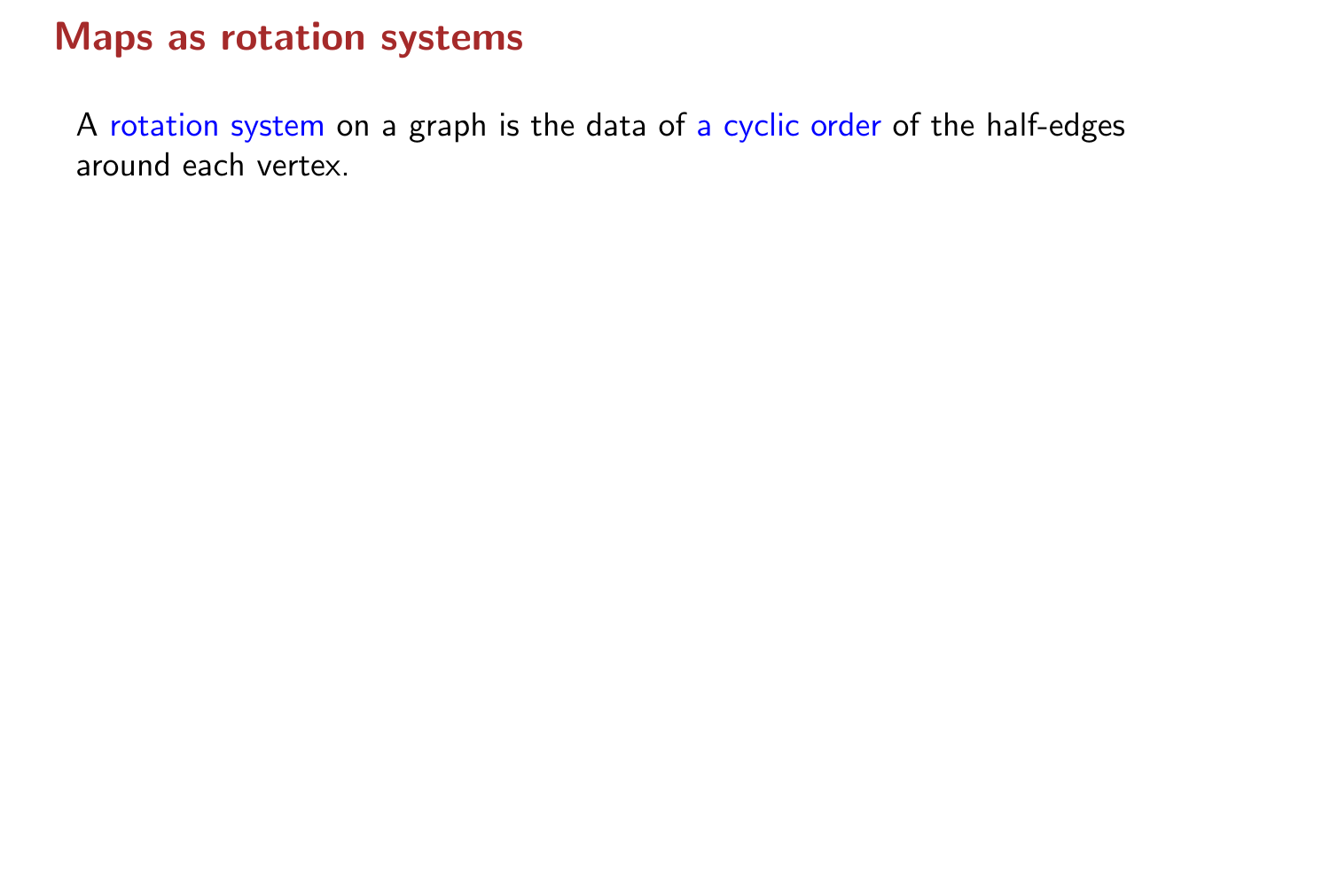A rotation system on a graph is the data of a cyclic order of the half-edges around each vertex.

Fact: There is a natural mapping:

Maps <u>\_\_\_\_\_\_\_\_\_\_\_\_\_\_\_\_\_\_\_\_\_</u> Graphs equipped with a rotation system

...given by the local counterclockwise ordering!

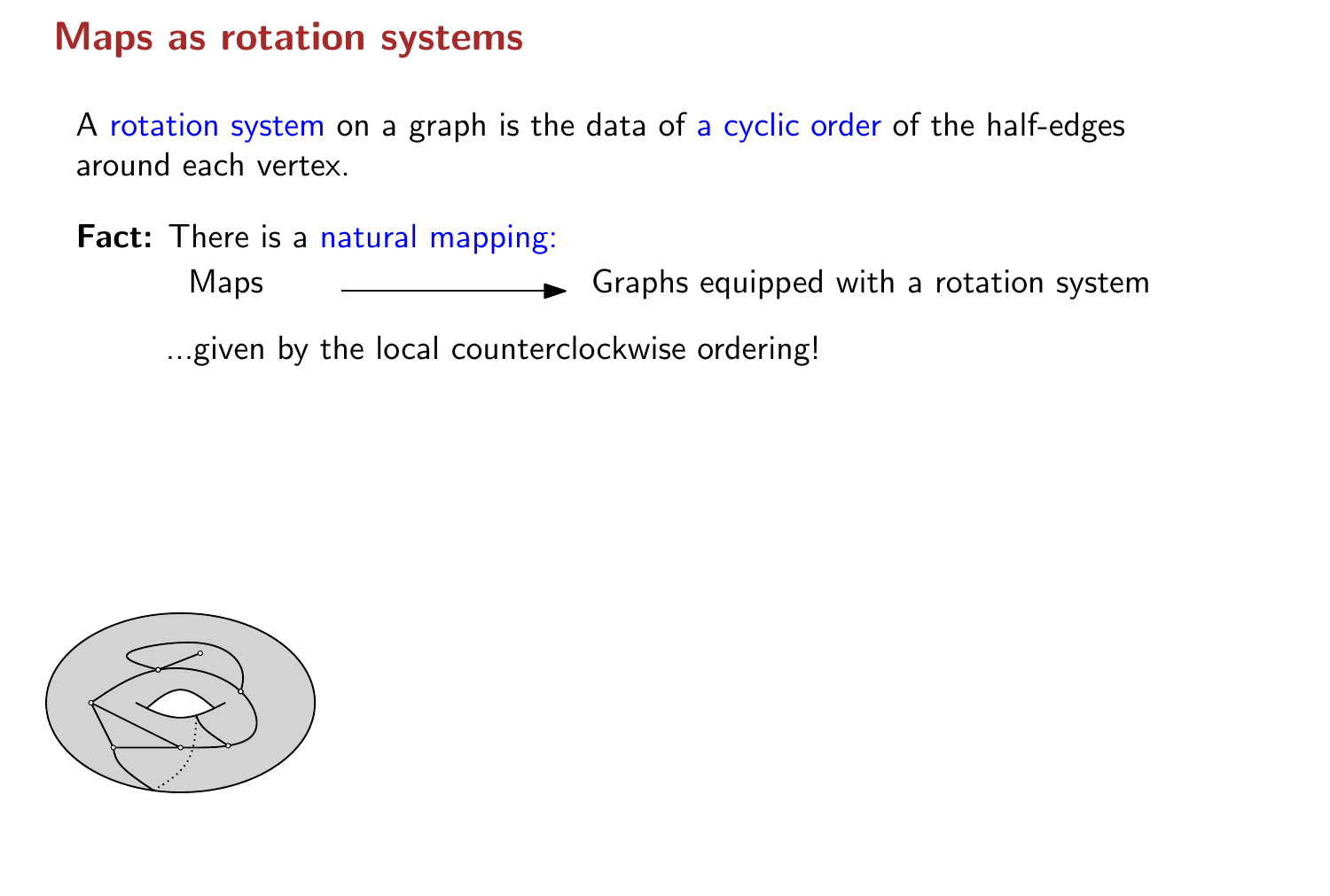A rotation system on a graph is the data of a cyclic order of the half-edges around each vertex.

Fact: There is a natural mapping:

Maps <u>\_\_\_\_\_\_\_\_\_\_\_\_\_\_\_\_\_\_\_\_\_</u> Graphs equipped with a rotation system

...given by the local counterclockwise ordering!

Proposition: This mapping is a bijection.

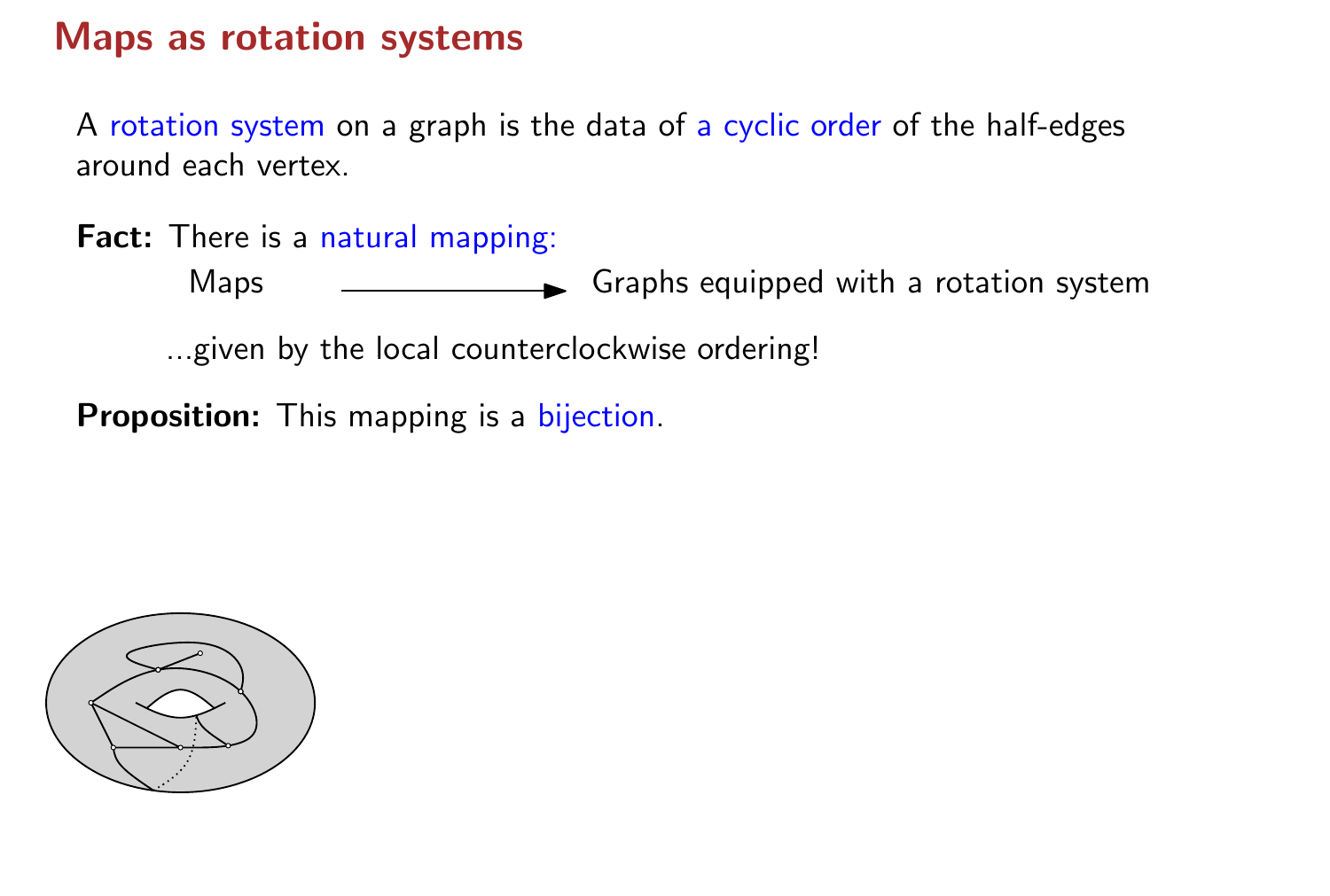A rotation system on a graph is the data of a cyclic order of the half-edges around each vertex.

Fact: There is a natural mapping:

Maps <u>\_\_\_\_\_\_\_\_\_\_\_\_\_\_\_\_\_\_\_\_</u> Graphs equipped with a rotation system

...given by the local counterclockwise ordering!

Proposition: This mapping is a bijection.

**Corollary:** We can easily draw a map on a sheet of paper by representing the "surface clockwise order" as the "paper clockwise" order:

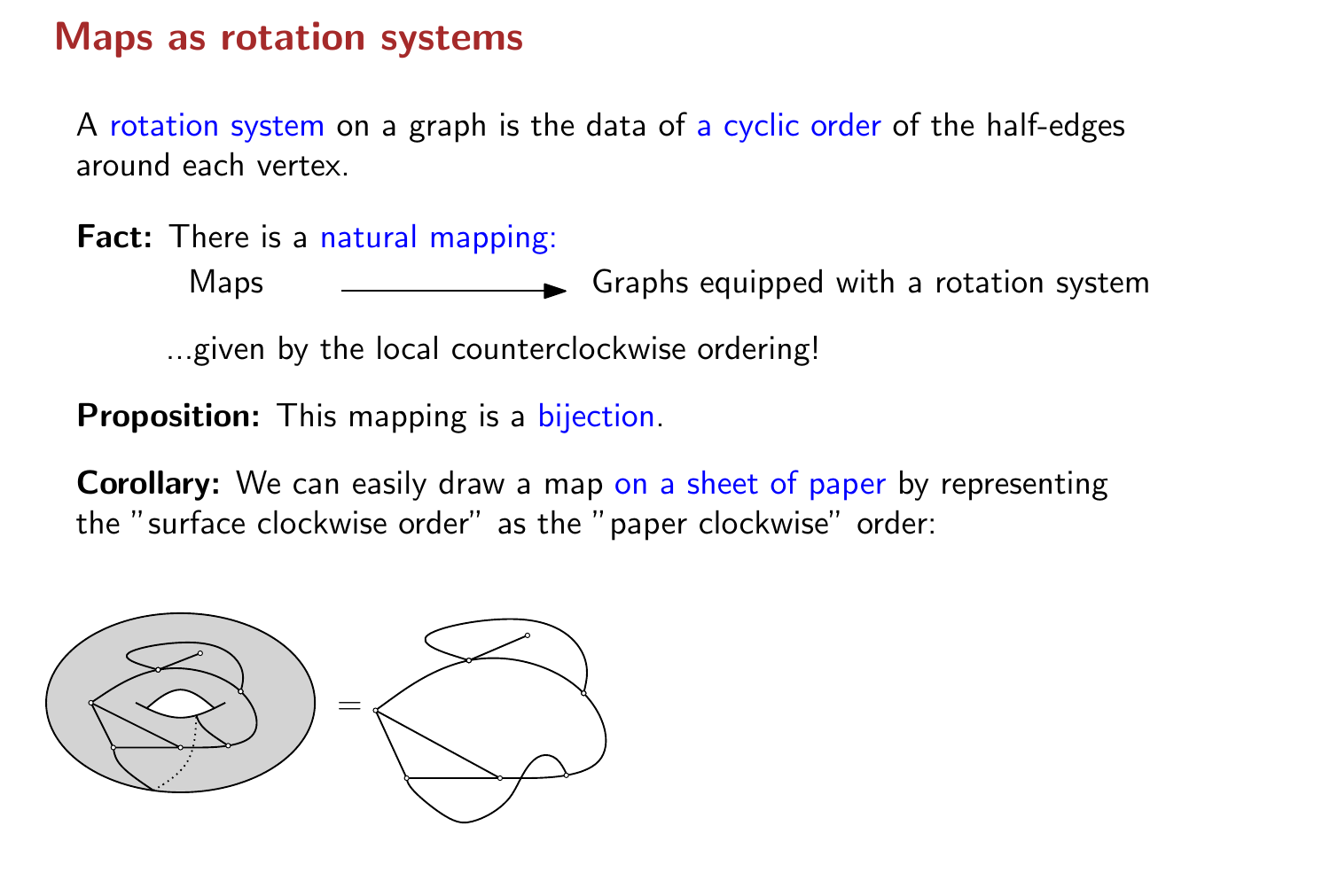A rotation system on a graph is the data of a cyclic order of the half-edges around each vertex.

Fact: There is a natural mapping:

Maps <u>\_\_\_\_\_\_\_\_\_\_\_\_\_\_\_\_\_\_\_\_\_\_\_\_</u> Graphs equipped with a rotation system

...given by the local counterclockwise ordering!

Proposition: This mapping is a bijection.

**Corollary:** We can easily draw a map on a sheet of paper by representing the "surface clockwise order" as the "paper clockwise" order:

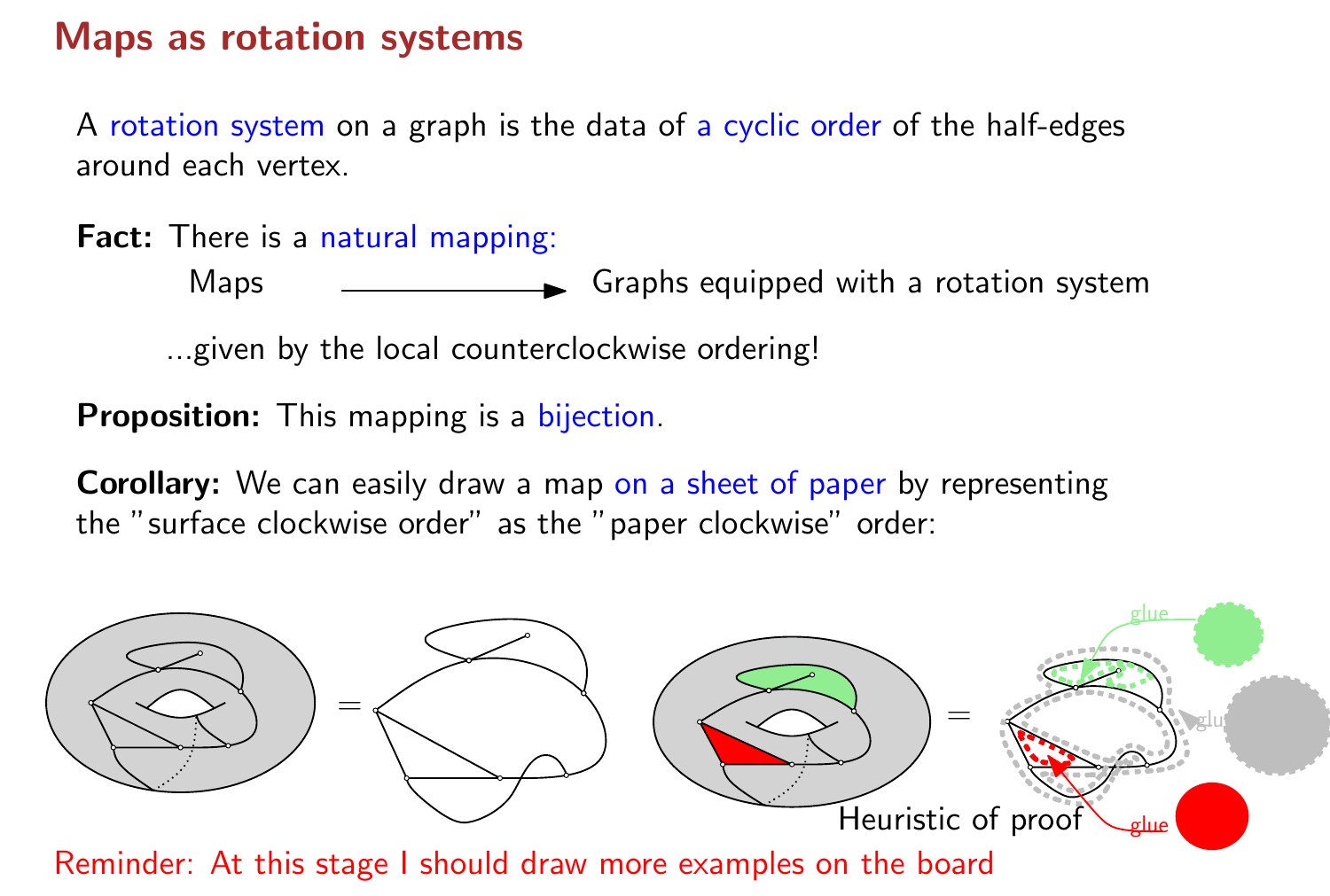A labelled map of size n is a triple of permutations  $(\sigma, \alpha, \phi)$  in  $\mathfrak{S}_{2n}$  such that

 $-\alpha\sigma = \phi$ 

- $-\alpha$  has cycle type  $(2, 2, \ldots, 2)$ .
- $-\langle \sigma, \alpha, \phi \rangle$  acts transitively on  $[1..2n]$ .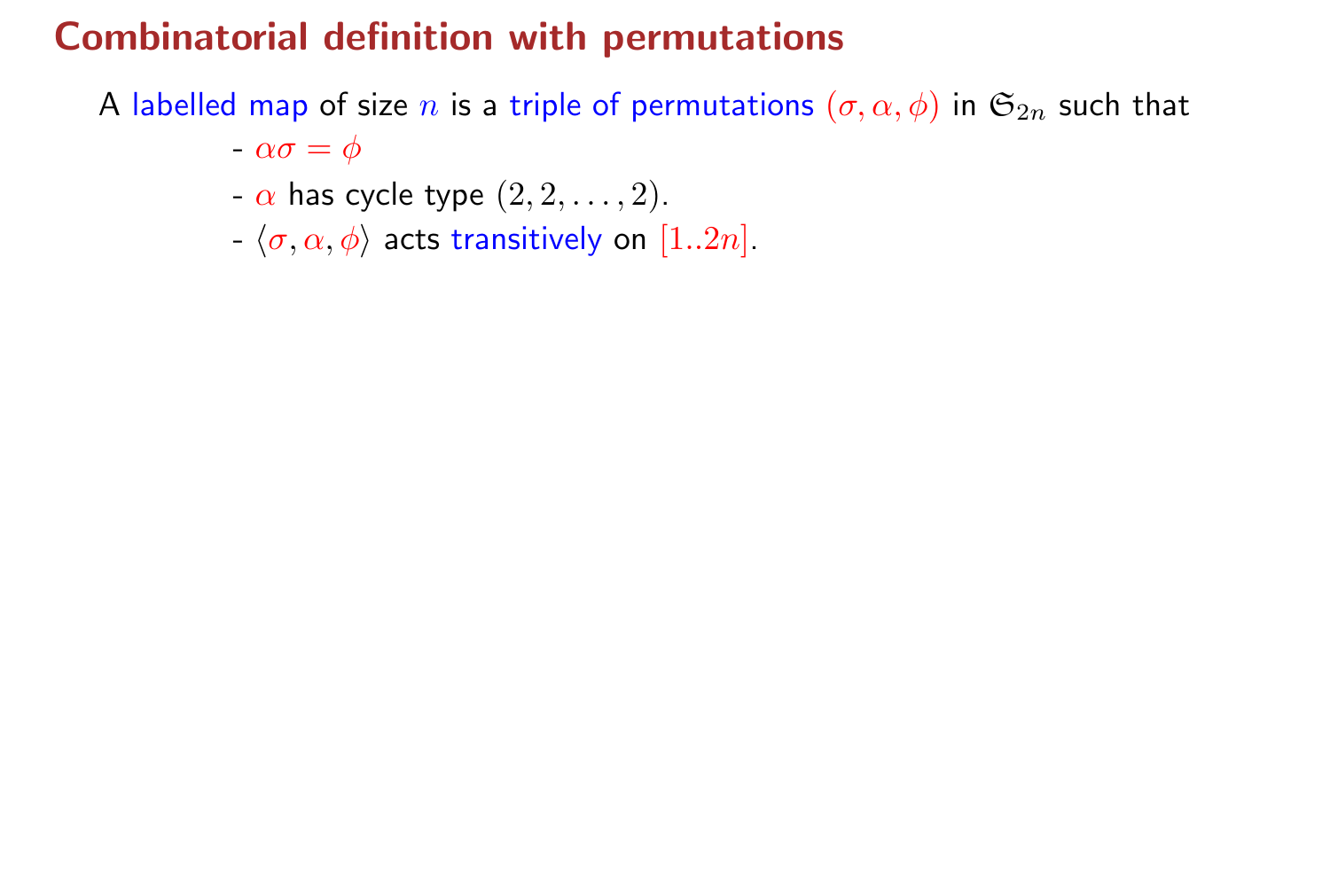A labelled map of size n is a triple of permutations  $(\sigma, \alpha, \phi)$  in  $\mathfrak{S}_{2n}$  such that

???

- $-\alpha\sigma = \phi$
- $-\alpha$  has cycle type  $(2, 2, \ldots, 2)$ .
- $-\langle \sigma, \alpha, \phi \rangle$  acts transitively on  $[1..2n]$ .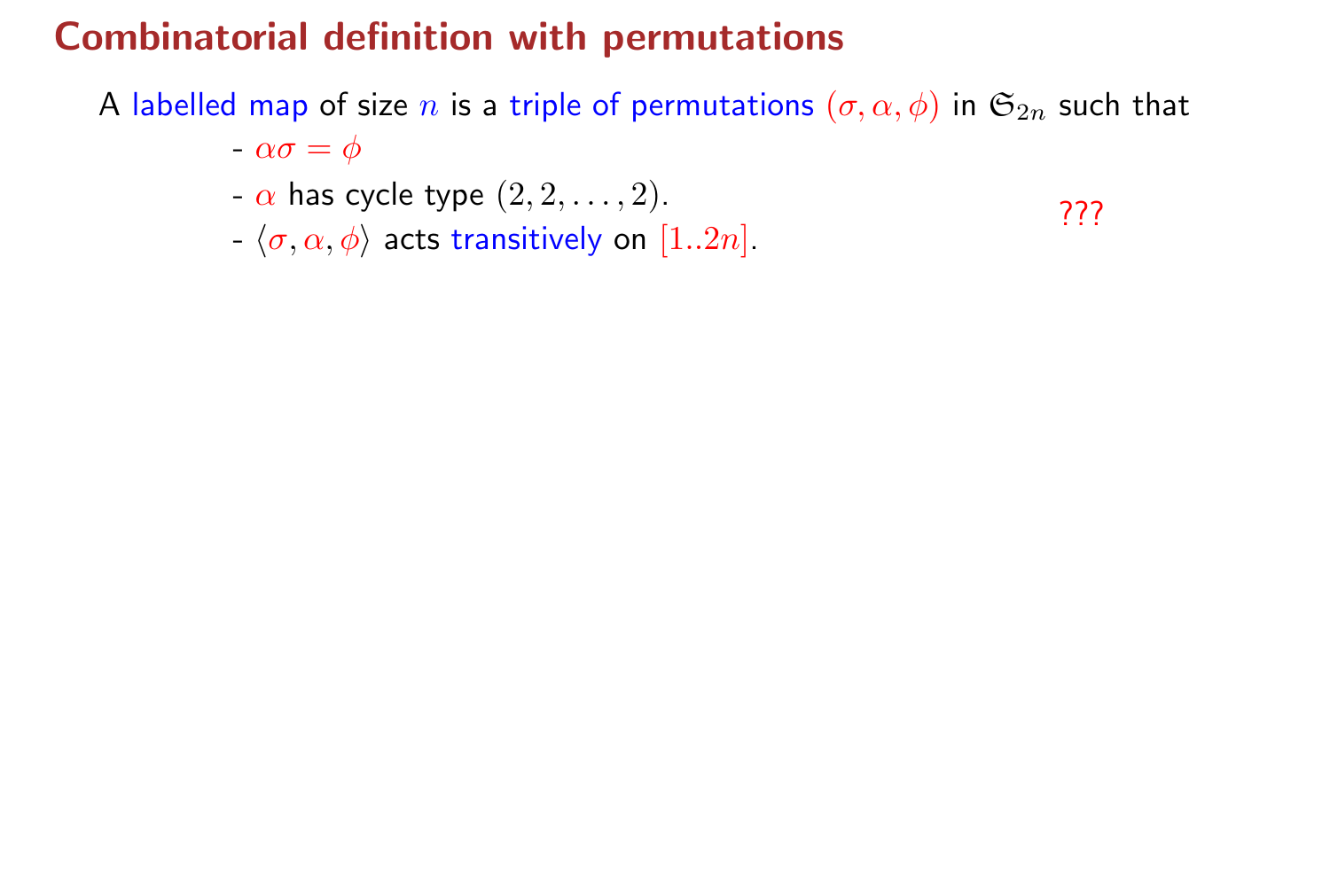A labelled map of size n is a triple of permutations  $(\sigma, \alpha, \phi)$  in  $\mathfrak{S}_{2n}$  such that

 $-\alpha\sigma = \phi$  $-\alpha$  has cycle type  $(2, 2, \ldots, 2)$ .  $-\langle \sigma, \alpha, \phi \rangle$  acts transitively on [1..2n]. ???

**Thm:** There is a bijection between labelled maps of size  $n$  and graphs with rotation systems whose half-edges are labelled from  $1$  to  $2n$ .



Note: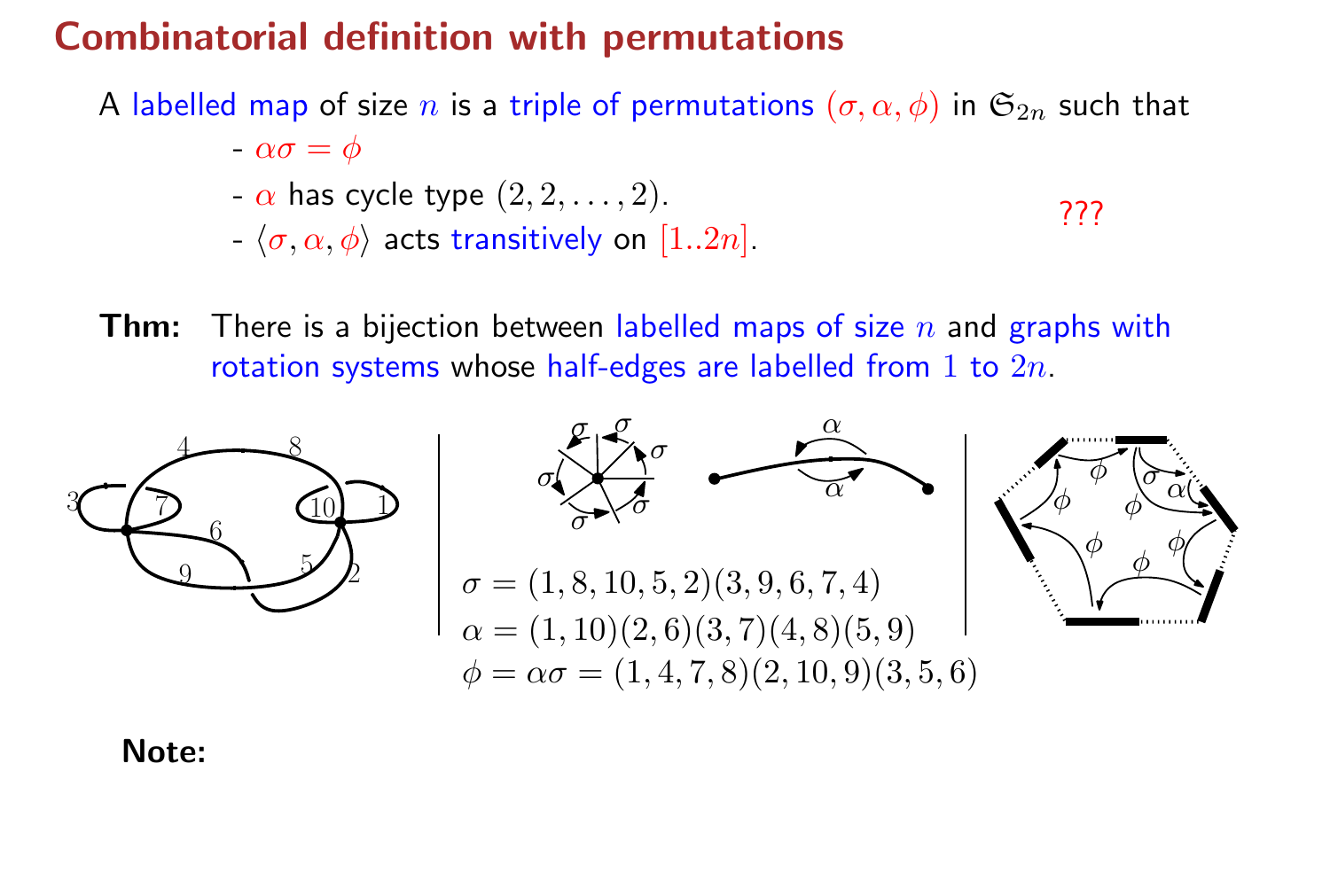A labelled map of size n is a triple of permutations  $(\sigma, \alpha, \phi)$  in  $\mathfrak{S}_{2n}$  such that

 $-\alpha\sigma = \phi$  $-\alpha$  has cycle type  $(2, 2, \ldots, 2)$ .  $-\langle \sigma, \alpha, \phi \rangle$  acts transitively on [1..2n]. ???

**Thm:** There is a bijection between labelled maps of size n and graphs with rotation systems whose half-edges are labelled from 1 to  $2n$ .



**Note:** vertices = cycles of  $\sigma$ edges = cycles of  $\alpha$ faces = cycles of  $\phi$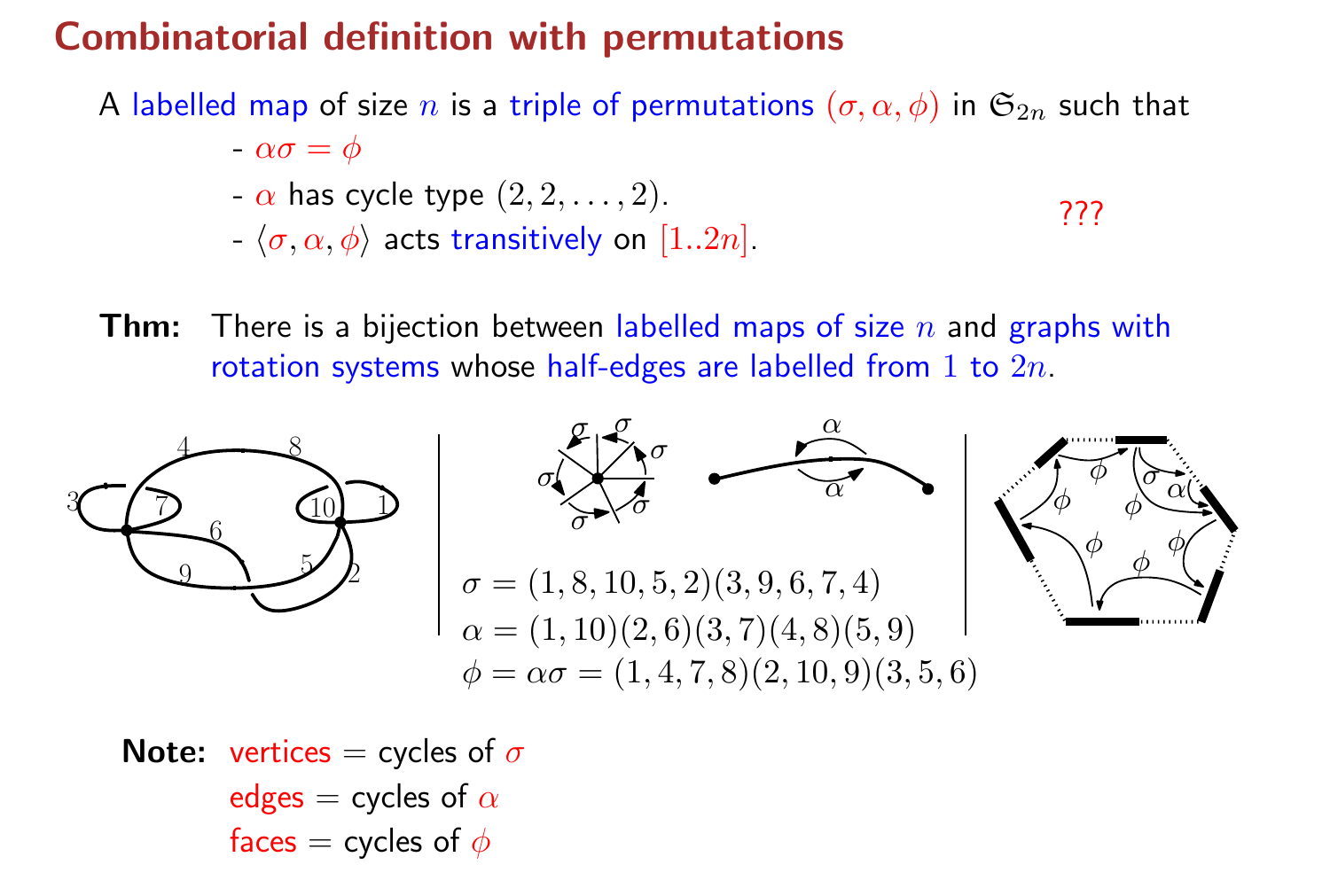A labelled map of size n is a triple of permutations  $(\sigma, \alpha, \phi)$  in  $\mathfrak{S}_{2n}$  such that

 $-\alpha\sigma = \phi$  $-\alpha$  has cycle type  $(2, 2, \ldots, 2)$ .  $-\langle \sigma, \alpha, \phi \rangle$  acts transitively on [1..2n]. ???

**Thm:** There is a bijection between labelled maps of size n and graphs with rotation systems whose half-edges are labelled from 1 to  $2n$ .

![](_page_36_Figure_4.jpeg)

**Note:** vertices = cycles of  $\sigma$ edges = cycles of  $\alpha$ faces = cycles of  $\phi$ 

A rooted map is an equivalence class of labelled maps under renumbering of  $[2..2n]$ . labelled map "="  $(2n - 1)! \times$  rooted map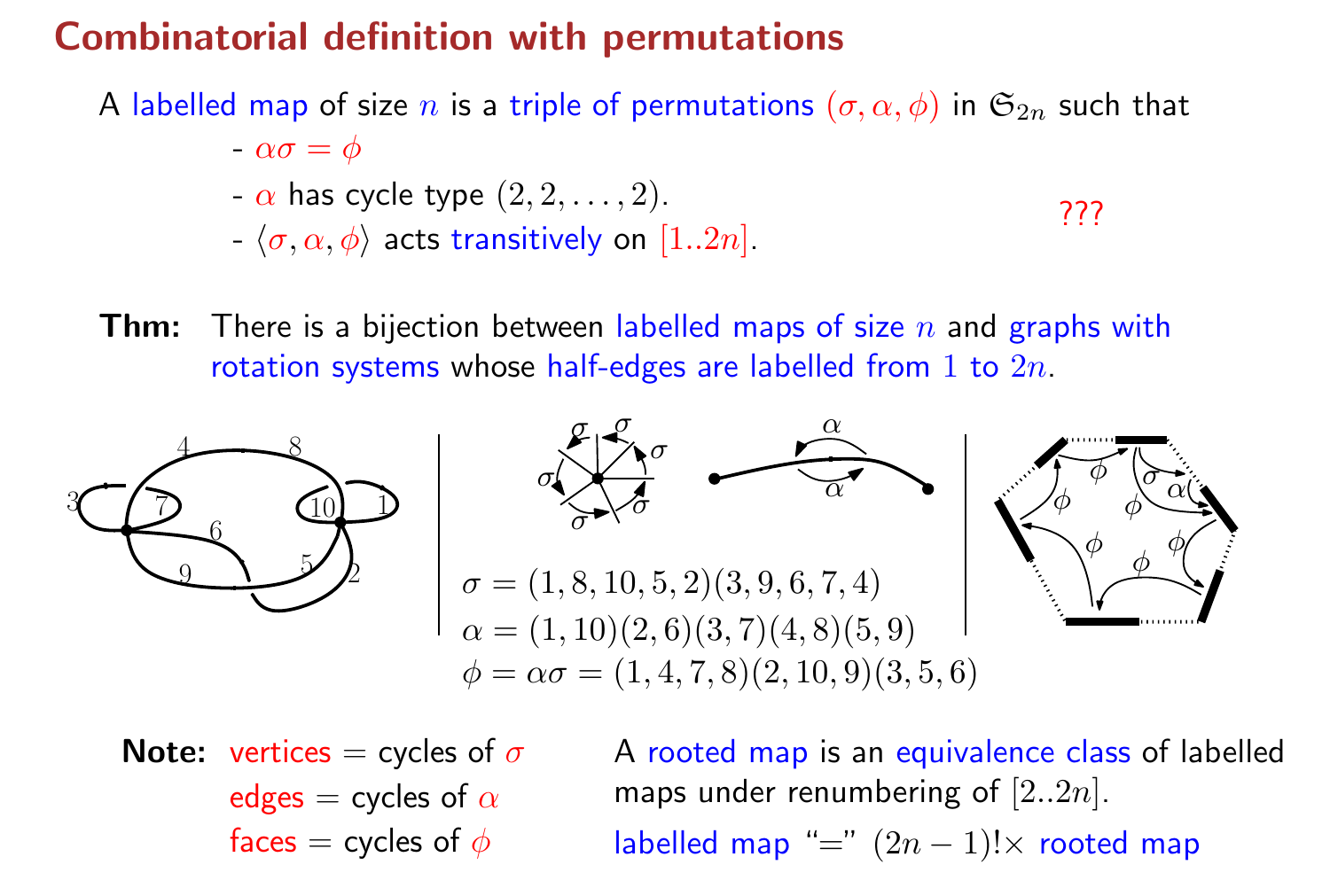### **Duality**

A labelled map of size n is a triple of permutations  $(\sigma, \alpha, \phi)$  in  $\mathfrak{S}_{2n}$  such that

 $-\alpha\sigma = \phi$ 

- $-\alpha$  has cycle type  $(2, 2, \ldots, 2)$ .
- $-\langle \sigma, \alpha, \phi \rangle$  acts transitively on [1..2n].

The mapping  $(\sigma, \alpha, \phi) \rightarrow (\phi, \alpha, \sigma)$  is an involution on maps called duality. It exchanges vertices and faces.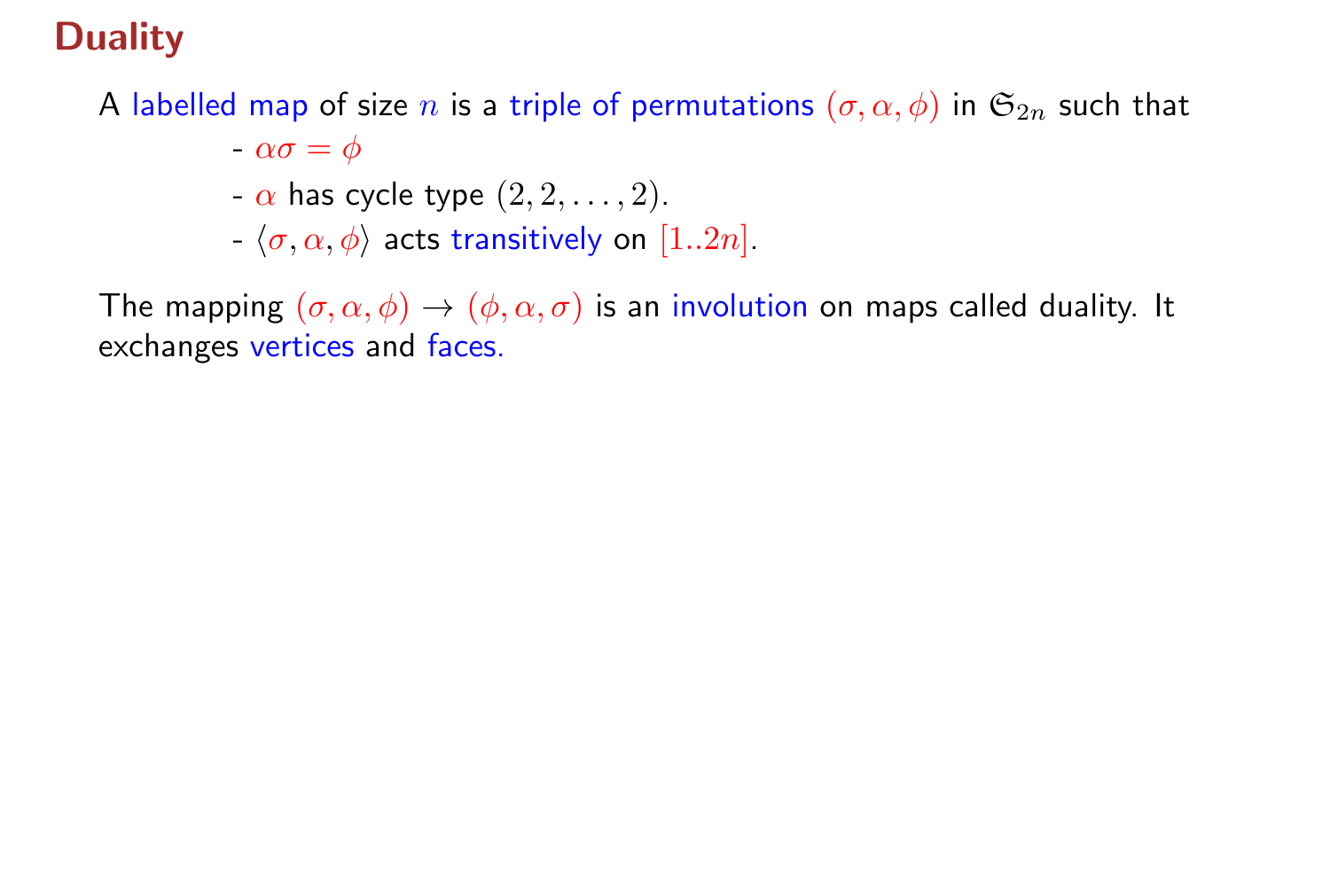### **Duality**

A labelled map of size n is a triple of permutations  $(\sigma, \alpha, \phi)$  in  $\mathfrak{S}_{2n}$  such that

- $-\alpha\sigma = \phi$
- $-\alpha$  has cycle type  $(2, 2, \ldots, 2)$ .
- $-\langle \sigma, \alpha, \phi \rangle$  acts transitively on [1..2n].

The mapping  $(\sigma, \alpha, \phi) \rightarrow (\phi, \alpha, \sigma)$  is an involution on maps called duality. It exchanges vertices and faces.

There is also a well-known graphical version:

![](_page_38_Figure_7.jpeg)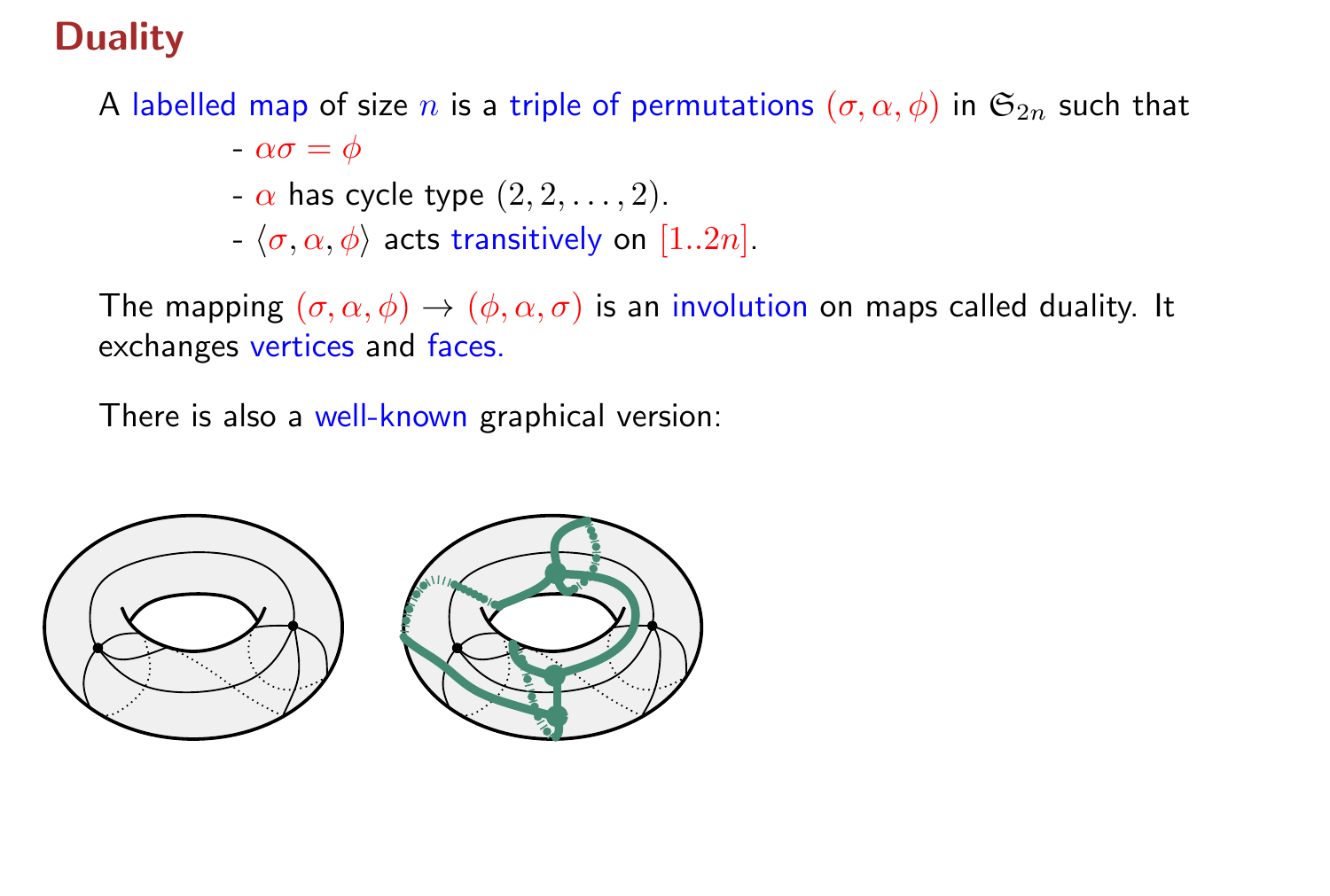### **Duality**

A labelled map of size n is a triple of permutations  $(\sigma, \alpha, \phi)$  in  $\mathfrak{S}_{2n}$  such that

 $-\alpha\sigma = \phi$ 

- $-\alpha$  has cycle type  $(2, 2, \ldots, 2)$ .
- $-\langle \sigma, \alpha, \phi \rangle$  acts transitively on [1..2n].

The mapping  $(\sigma, \alpha, \phi) \rightarrow (\phi, \alpha, \sigma)$  is an involution on maps called duality. It exchanges vertices and faces.

There is also a well-known graphical version:

![](_page_39_Picture_7.jpeg)

![](_page_39_Picture_8.jpeg)

![](_page_39_Figure_9.jpeg)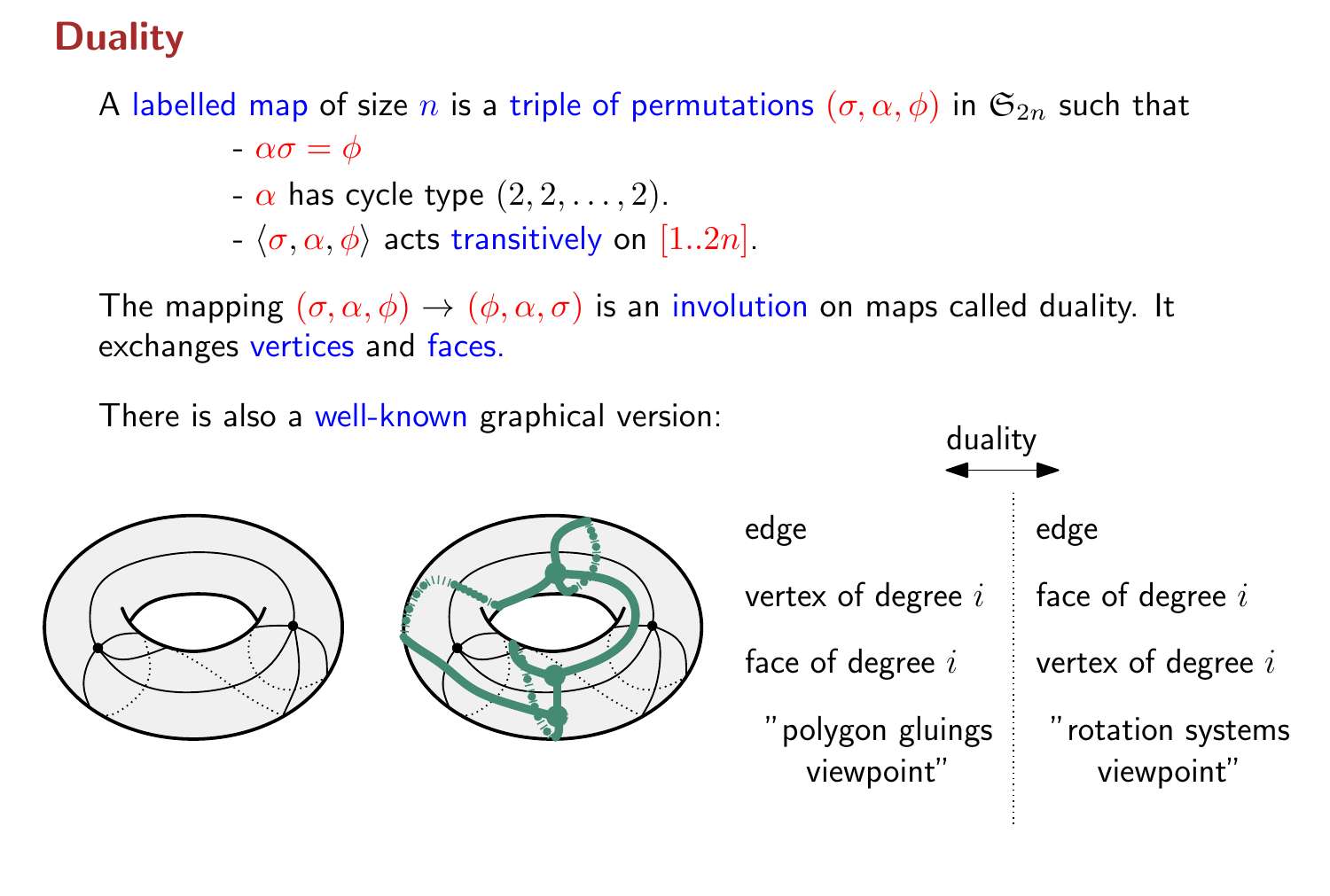### Duality II – dual submap

If m is a map with underlying graph G then any subgraph  $H\subset G$  induces a submap of  $G$ , with same vertex set, by restricting the cyclic ordering to  $H$ . Note that the submap is not necessarily connected (and can have a different genus)

![](_page_40_Figure_2.jpeg)

The dual submap is the submap of  $m*$  the formed by edges whose dual is not in  $H$ 

**Proposition:** The total number of faces of a submap and its dual submap are equal.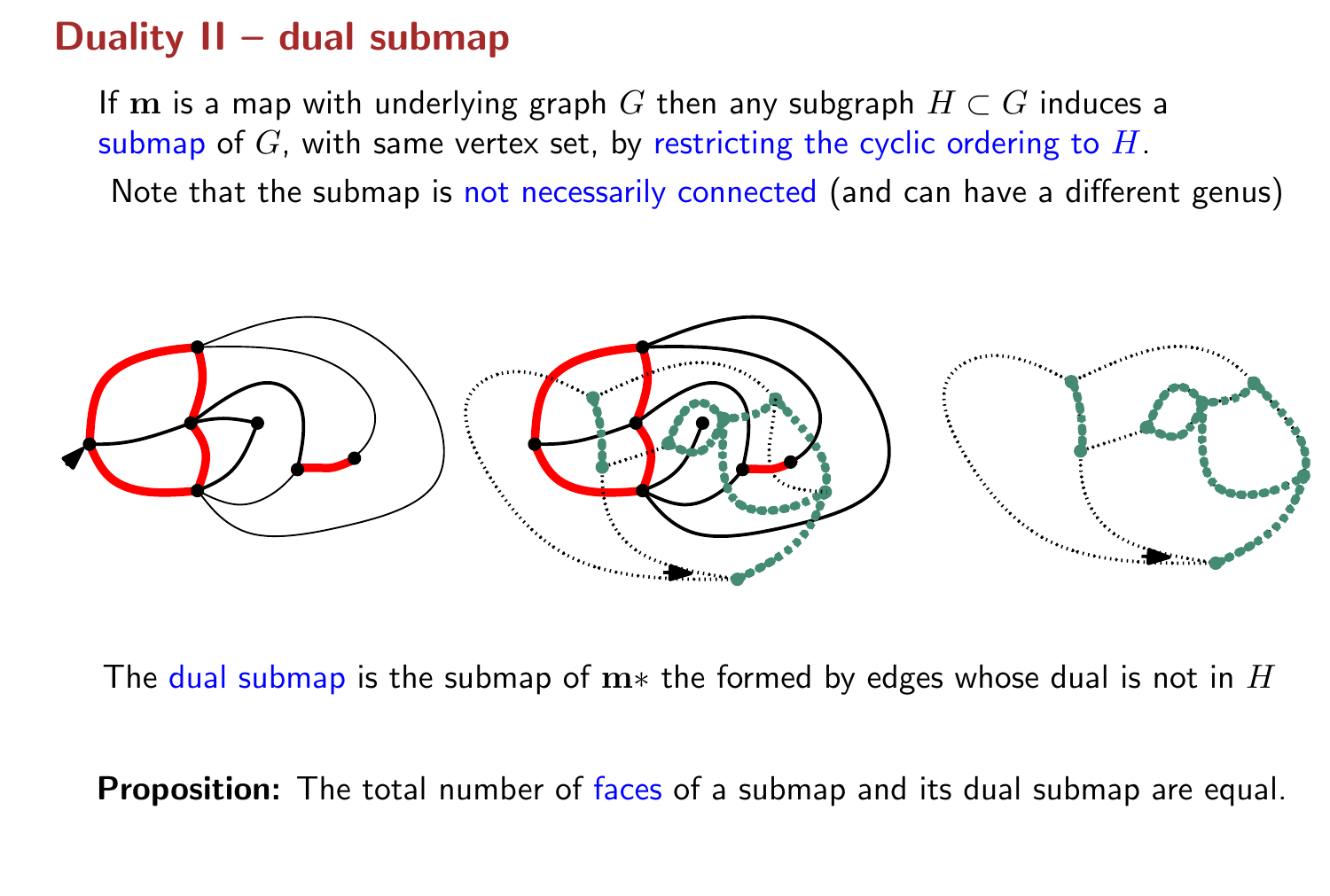#### Euler's formula

![](_page_41_Figure_1.jpeg)

For a map of genus  $g$  with  $n$  edges,  $f$  faces,  $v$  vertices, we have:

$$
v + f = n + 2 - 2g
$$

In particular we can recover the genus from the combinatorics (we don't need to "see" the surface...)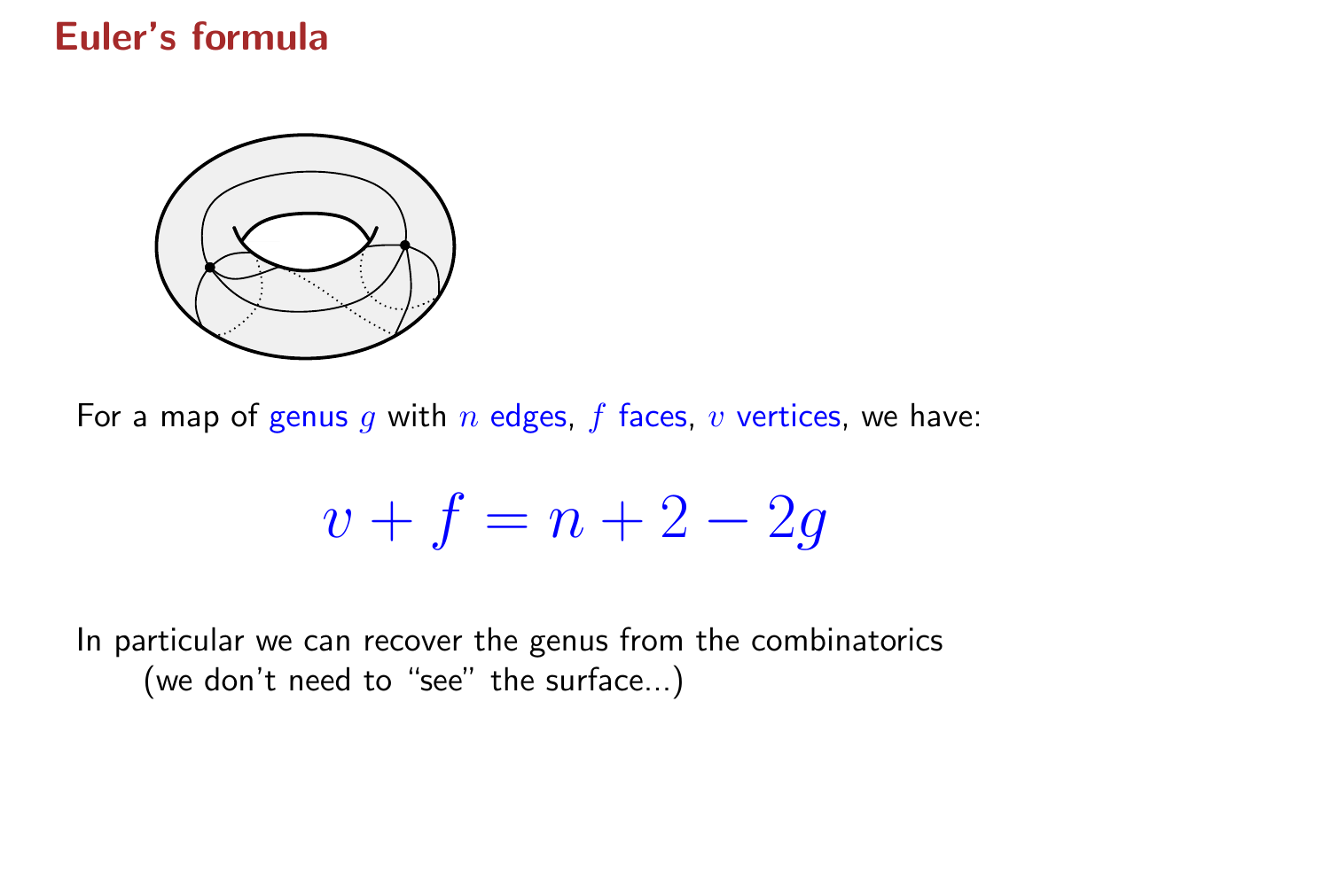What is a one-face map? Clear in the "polygon gluing viewpoint".

Start with a  $2n$ -gon and glue the edges together according to some matching.

![](_page_42_Figure_3.jpeg)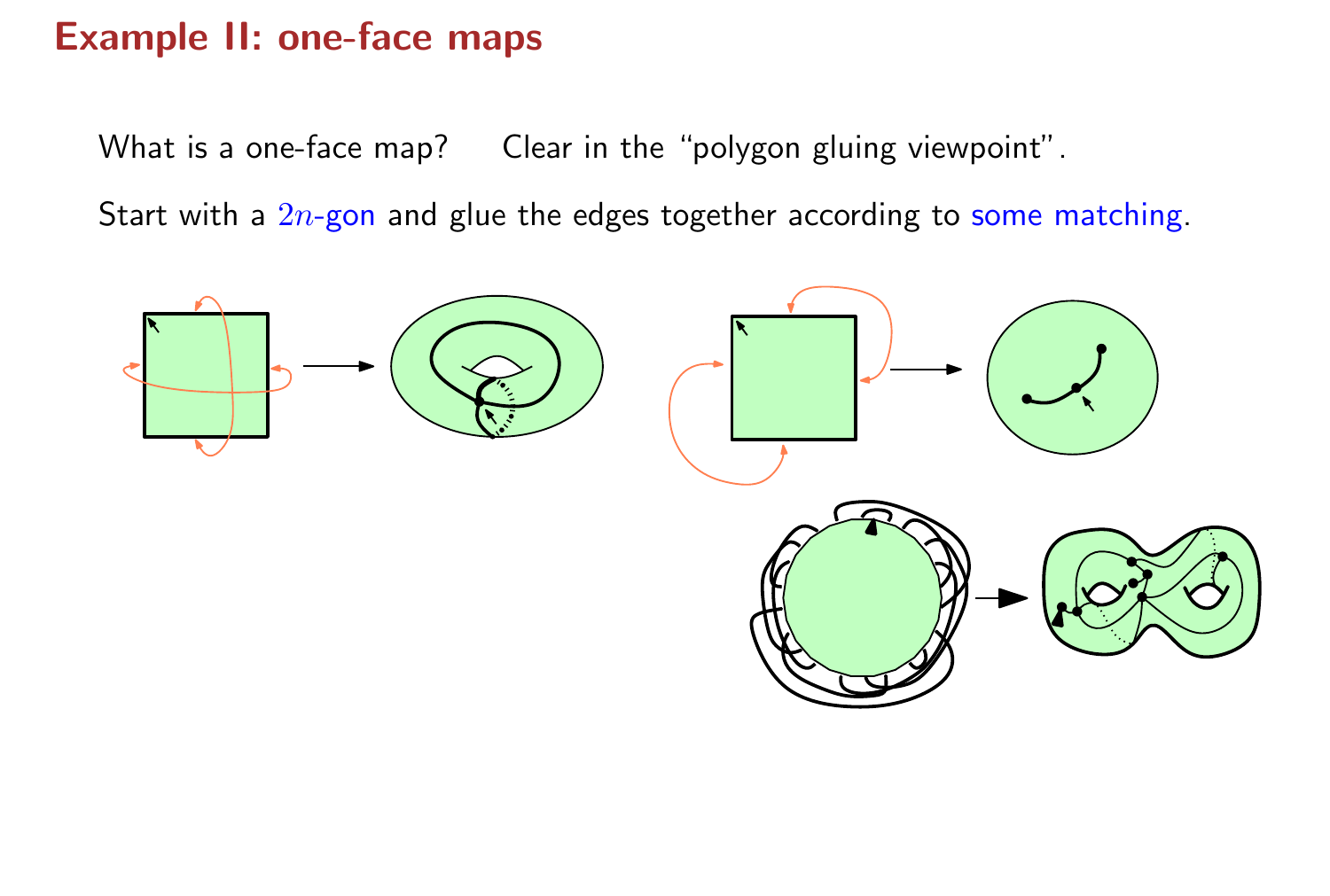What is a one-face map? Clear in the "polygon gluing viewpoint".

Start with a  $2n$ -gon and glue the edges together according to some matching.

![](_page_43_Figure_3.jpeg)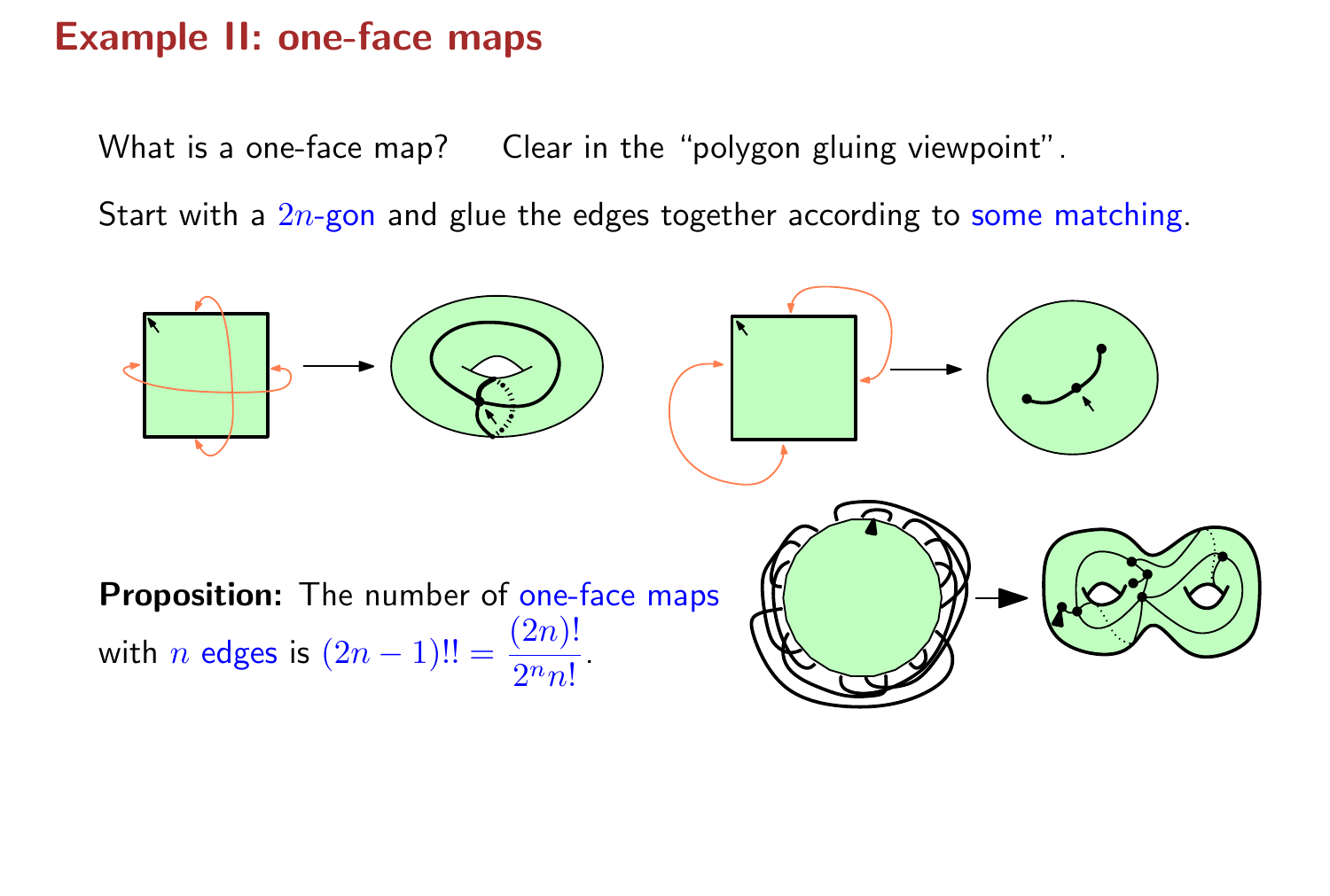What is a one-face map? Clear in the "polygon gluing viewpoint".

Start with a  $2n$ -gon and glue the edges together according to some matching.

![](_page_44_Figure_3.jpeg)

Other viewpoint: factorisation  $\alpha \sigma = (1, 2, ..., 2n)$  where  $\alpha$  is some matching.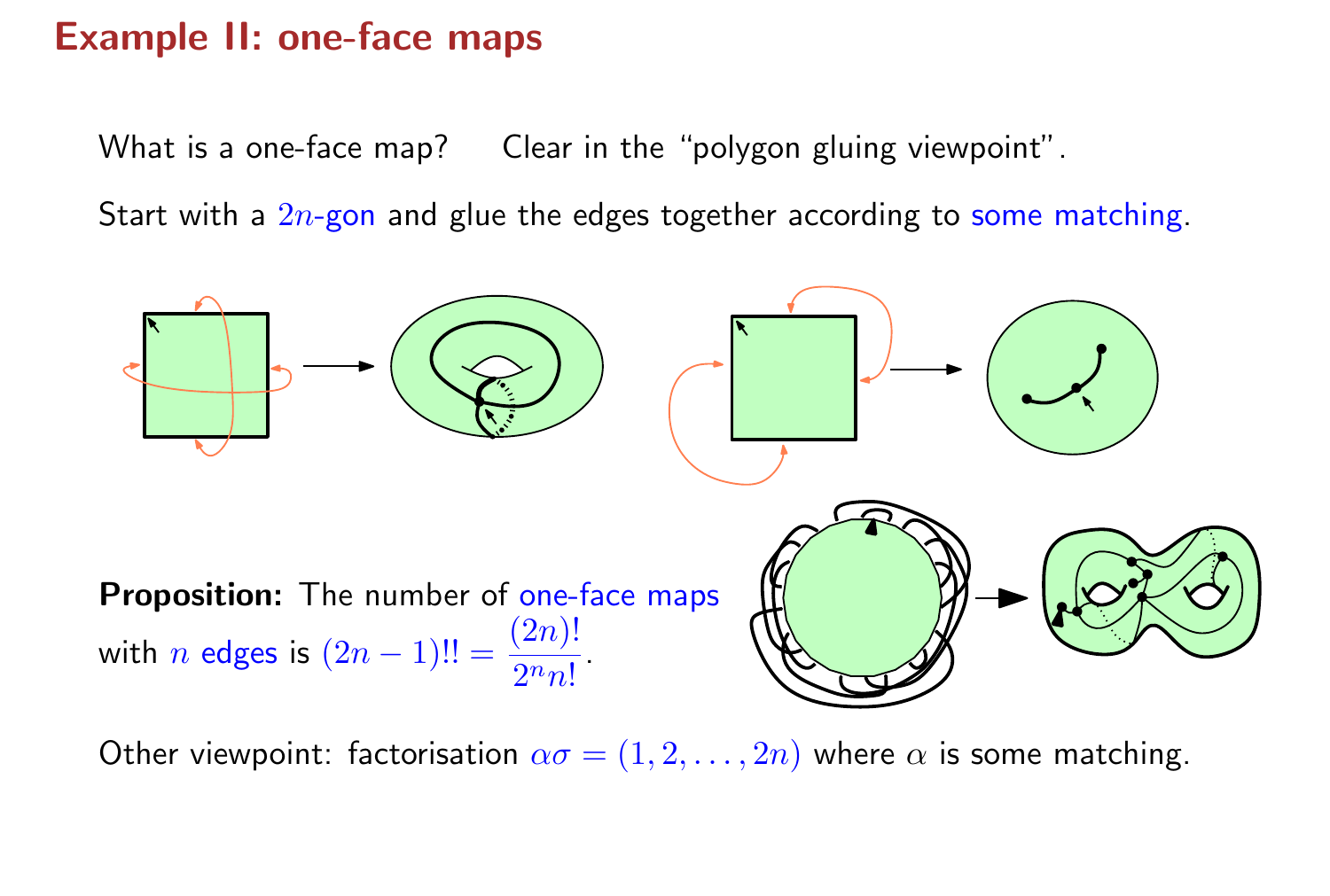What is a one-face map? Clear in the "polygon gluing viewpoint".

Start with a  $2n$ -gon and glue the edges together according to some matching.

![](_page_45_Figure_3.jpeg)

Other viewpoint: factorisation  $\alpha \sigma = (1, 2, ..., 2n)$  where  $\alpha$  is some matching.

Much harder: control the genus! (see the exercises)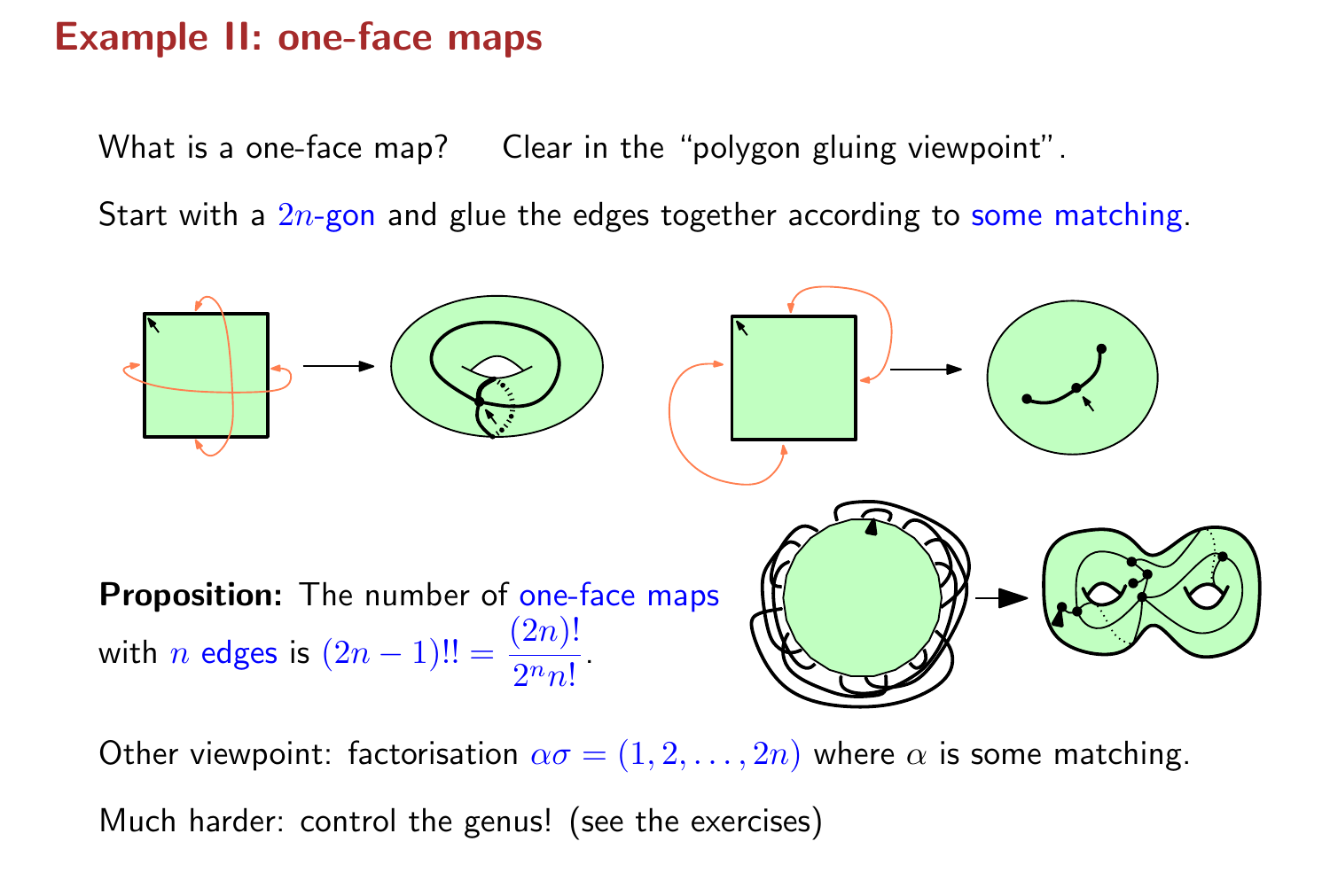#### Example III: planar one-face maps (=plane trees, Catalan trees)

Euler formula:  $v + f = n + 2 - 2g$ 

$$
f=1, g=0
$$
 gives  $v=n+1$ 

this is a tree!

Tree+root corner+rotation system  $=$  plane tree (a.k.a. ordered tree)

![](_page_46_Figure_5.jpeg)

Proposition: The number of rooted plane trees with  $n$  edges is  $\operatorname{Cat}(n) = \frac{1}{n+1}\binom{2n}{n}$  $\boldsymbol{n}$  $\Big).$